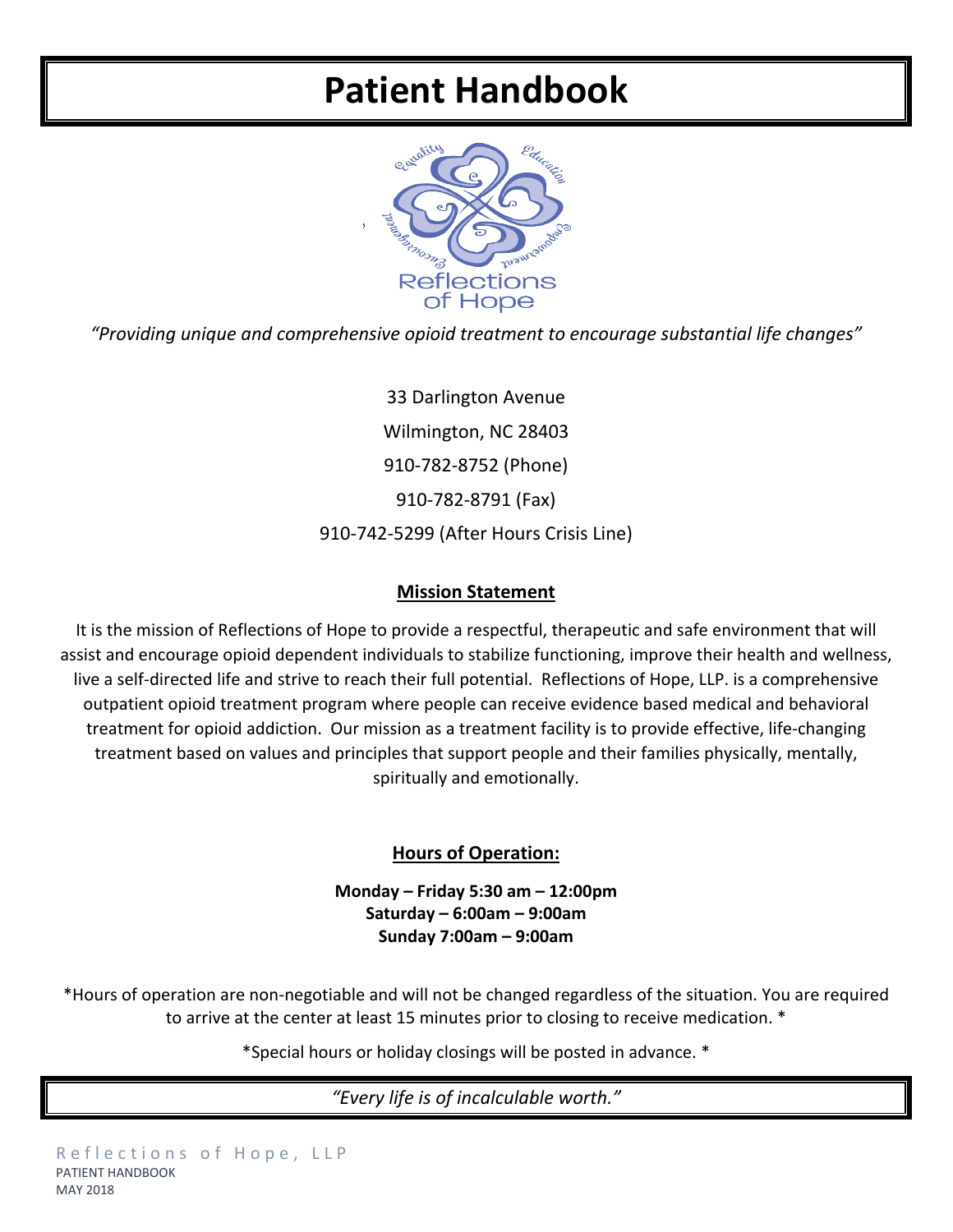# **Table of Contents**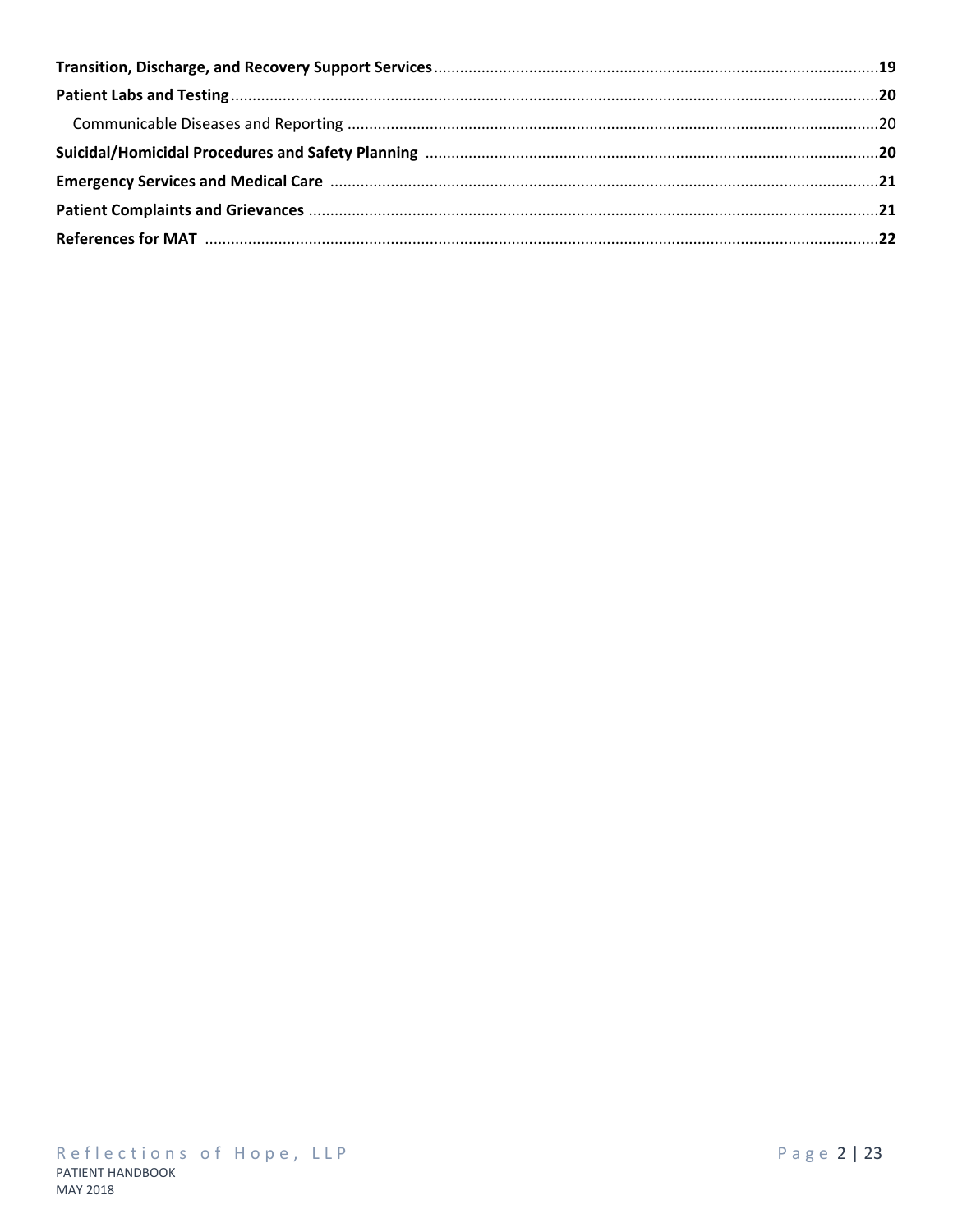# **Program Description**

Reflections of Hope, LLP recognizes the detrimental effects of addiction on all facets of a person's life. We approach treatment by addressing the 8 dimensions of wellness as a practical way to start developing healthy habits that can have a positive impact on each individual's life. These dimensions include:

- 1. Emotional—Coping effectively with life and creating satisfying relationships
- 2. Environmental—Good health by occupying pleasant, stimulating environments that support well-being
- 3. Financial—Satisfaction with current and future financial situations
- 4. Intellectual—Recognizing creative abilities and finding ways to expand knowledge and skills
- 5. Occupational—Personal satisfaction and enrichment from one's work
- 6. Physical—Recognizing the need for physical activity, physical health, healthy foods, and sleep
- 7. Social—Developing a sense of connection, belonging, and a well-developed support system
- 8. Spiritual—Expanding a sense of purpose and meaning in life according to the individual

In the initial or acute phase of treatment we focus on physical health and stabilizing symptoms of withdrawal. As stabilization is achieved, we will work with people to assess and address other critical issues and patterns that contributed to or were affected by addiction. Our aim is to develop a healing partnership to support people cultivating their individual gifts, strengths and preferences. With improved stability and strengths, people are better able to build meaningful connections, a sense of belonging, and healthy interdependence within family and community.

### **Treatment Philosophy**

Reflections of Hope, LLP adheres to a recovery-oriented, and a recovery-focused philosophy of treatment. Treatment at its best is a partnership, not something that's done TO you but something that's done WITH you.

In December 2011 the Substance Abuse and Mental Health Services Administration (SAMHSA) of the U.S. Department of Health and Human Services developed a "working definition" of RECOVERY that defines it as "A PROCESS OF CHANGE THROUGH WHICH INDIVIDUALS IMPROVE THEIR HEALTH AND WELLNESS, LIVE A SELF-DIRECTED LIFE, AND STRIVE TO REACH THEIR FULL POTENTIAL." SAMHSA also delineated four major dimensions that support a life in recovery:

Health, Home, Purpose and Community.

ROH, LLP will primarily help patients focus on the health dimension, about which SAMHSA says: "overcoming or managing one's disease(s) or symptoms—for example, abstaining from use of alcohol, illicit drugs, and nonprescribed medications if one has an addiction problem—and for everyone in recovery, making informed, healthy choices that support physical and emotional wellbeing." The medication(s), medical consultation and psychosocial support we offer will help a patient first and foremost "improve their health and wellness." Once a patient's health begins to improve and his or her physical withdrawal symptoms and psychological cravings are at bay, the home life can begin to improve, the patient will once again be able to perceive and determine his or her own purpose & the patient will start becoming more engaged in his or her community.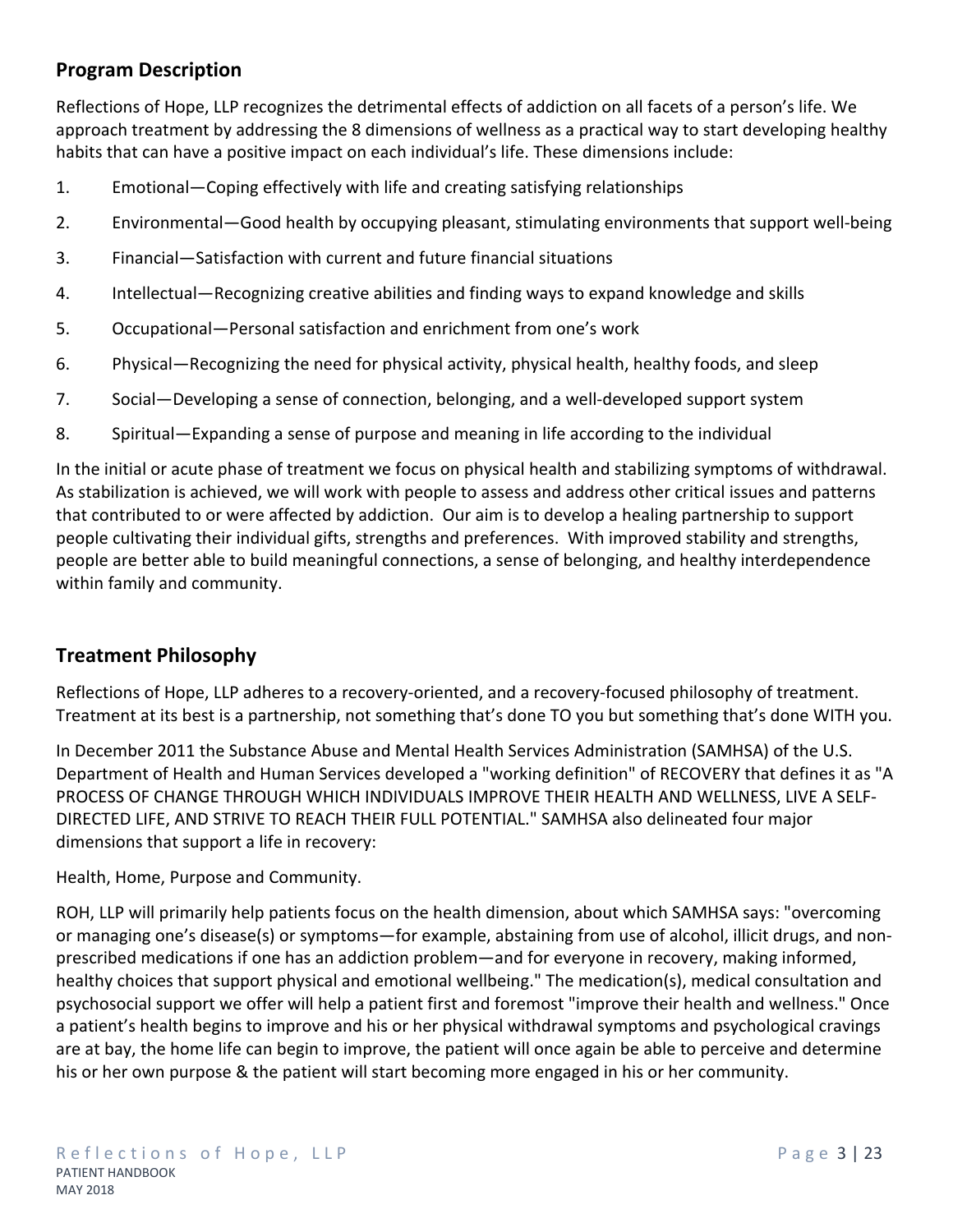# **Description of Services**

Reflections of Hope, LLP offers three primary opioid treatment services intended to assist people in achieving optimal recovery outcomes and support accomplishment of the shared objectives:

- Methadone or Buprenorphine maintenance treatment
- Medically-supervised withdrawal; and
- Detoxification from other opiates, utilizing Methadone and Buprenorphine

The program uses an interdisciplinary approach for addressing the personal or social needs of the patient, and, capitalizes on both in-house resources and/or referral to outside agencies and service providers. Specifically, ROH's treatment services are designed and implemented to:

(1) support the recovery, stabilization, and well-being of patients;

(2) enhance and promote the quality of life for all patients served through a harm reduction model;

(3) reduce symptoms associated with opioid use and dependency, and build individual resilience as part of a relapse prevention strategy;

(4) teach and model ways to help people restore and/or improve their daily functioning and "life skills"; and

(5) support people as they re-integrate into their communities of choice, families, and/or support systems.

On a more personal level, ROH's services are intended to help people develop enhanced self-esteem, selfconfidence, responsibility, and honesty. The organization's treatment program is comprised of four distinct components that are grounded in sound medical and case management practices:

(1) individual and group counseling as prescribed;

(2) involvement of family members and/or significant others in counseling and/or educational services as needed with appropriate patient consent;

(3) psycho-educational activities intended to educate patients about addictive disorders and the toxic effects of drugs (including alcohol); and

(4) affiliation with self-help groups and other community resources.

At the heart of the program is an organizational commitment to individualized treatment tailored to meet the specific needs of each person; and as evidenced by individual assessments and decisions made upon individual need, personal and societal functioning, as well as drug-free urinalysis testing results rather than artificial benchmarks such as dosing level and/or length of time in treatment. At the core of the program is the belief that dosing levels should not be determined by corporate policy or any other artificial "dose cap". For clarification, the organization does not generally support, encourage or endorse the idea of dose caps or dosing levels that are dictated by anything other than (1) the individualized needs of the patient and (2) the professional judgment of the Medical Director.

Methadone and Buprenorphine are administered in Reflections of Hope, LLP for craving reduction and for the suppression of withdrawal symptoms; the use of Methadone and Buprenorphine is not authorized for analgesic purposes, i.e., pain reduction, at Reflections of Hope, LLP.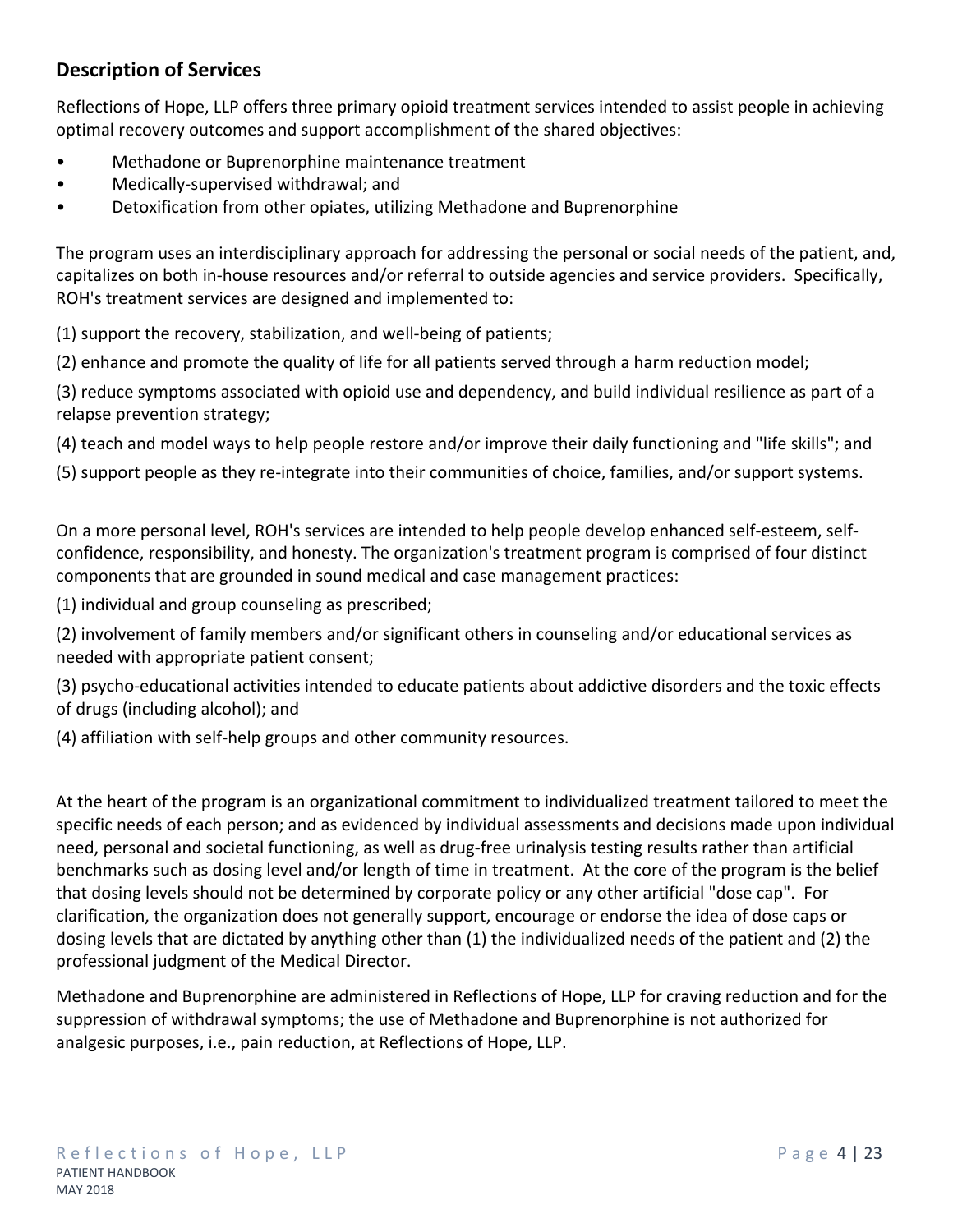# Referrals

In our pursuit to meet the specific needs of each person, it may become necessary to utilize outside agencies and service providers. Should a need arise that is unable to be addressed specifically by the treatment program, ROH is able to provide referrals to outside services as necessary for each person's health or wellbeing.

# Coordination of Care and Services

In the event that a referral is provided for outside services it is the responsibility of the patient to assist ROH to coordinate care with that entity. It is the patient's responsibility to inform ROH of any medical or health services received outside of ROH (to include doctor's visits, mental health services, dental, etc.). For the safety and well-being of all patients served, care must be coordinated with all medical/health service providers. Further, patients are required to inform ROH staff of any medications, prescribed or over-the-counter; and are advised to have medication's approved before ingestion out of concern for safety. It is required that patients inform all outside medical/health providers of treatment program Methadone or Buprenorphine prescription, to include dose amount. This will help to reduce possible adverse drug interactions from outside treatment, and increase safety.

# **Confidentiality**

Reflections of Hope, LLP is firmly committed to the protection of all patient-related information and data and, recognizes its responsibility to comply with 42 CFR Part 2 and the Health Insurance Portability and Accountability Act (HIPAA) of 1996 regarding confidential patient information. This policy recognizes that patients are afforded confidentiality protection from the time they initially seek services and into perpetuity. Additionally, the organization recognizes that the protection of patient confidentiality represents a moral and ethical obligation for the organization and all its employees. Therefore, it is the policy of Reflections of Hope, LLP that patient confidentiality and its protection will be of paramount concern; and the organization will make every attempt through both policy development and service delivery to afford the highest degree of protection to all records and files that contain any patient-related data.

Patients will be asked to sign a consent form ONLY when there is a legitimate need to communicate with/release information to another individual, entity or organization.

UNDER NO CIRCUMSTANCES WILL A PATIENT BE ASKED TO SIGN A BLANK RELEASE FORM. For emphasis, consent forms MUST be prepared and signed in response to a specific need and not simply as a matter of convenience or expediency for the staff.

# Limits to Confidentiality

There are circumstances in which ROH may disclose patient-related information without a patient's written consent. These circumstances include:

- 1) Under court subpoena
- 2) Duty to warn; suicidal or homicidal risk
- 3) Suspicion of abuse or neglect of a vulnerable person(s)

All staff at ROH are recognized as mandated reporters. A mandated reporter is a person who is legally required to report any suspicion of abuse or neglect of a vulnerable individual to the relevant authorities. These laws are in place to prevent vulnerable populations from being abused and to end any possible abuse or neglect at the earliest possible stage. Vulnerable populations can include, but are not limited to: children, physically/mentally disabled individuals, and the elderly.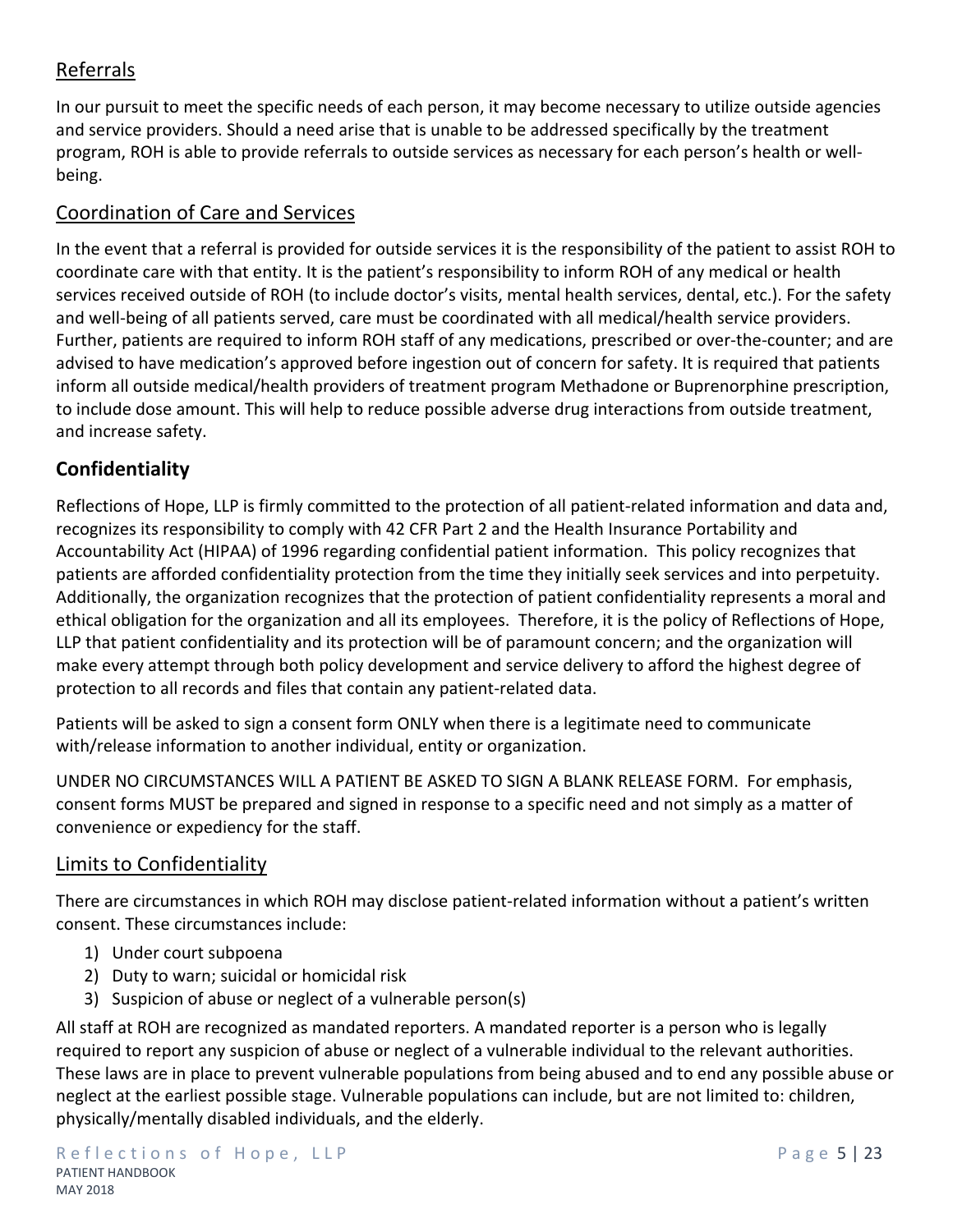# **Patient Rights**

You have the right to:

- have access to information, and to release information, in adequate time to facilitate "fully informed" decision making in support of your services and/or recovery

- have access to information about your treatment in sufficient time so that you can make the best-informed decision about course of care

- informed consent, informed refusal and expression of your choice regarding how we provide treatment services, services that you might also be receiving from another provider, and the composition of your treatment team, and to revoke the consent for treatment at any time

- have a primary counselor designated in writing who will direct and coordinate your treatment;

- request a change in your primary counselor if you so desire

- be fully involved as an active participant in all decisions pertaining to your treatment and to participate in all counseling/treatment modalities and activities offered by the clinic

- receive individualized care and adequate dosing as part of your treatment

- receive services in an environment that is free of all forms of abuse, exploitation and retaliation (including fiduciary/fiscal abuse), humiliation and neglect

- receive treatment services without fear of the use of seclusion and/or physical restraint;

- the highest degree of privacy and to be treated with dignity and respect during medical

examinations, physician consultations and/or other procedures

- confidentiality to the greatest extent allowed by federal/ state confidentiality laws and regulations including 42 CFR Part 2 and the Health Insurance Portability and Accountability Act

- access self-help and advocacy support services, and referral to legal entities for appropriate representation with staff assistance, as needed

- review and request copies of all protected health information, including the clinical documentation in your record

- have family members, friends or others supports involved in your treatment

- receive services that comply with all applicable federal and state laws, rules and regulations regarding methadone and buprenorphine treatment

- adherence to accepted research guidelines and practices and industry ethics if you choose to be involved in a research project being conducted at the clinic and/or by the clinic staff;

- file a grievance/complaint about the services you receive without fear of retaliation of any sort, and have the procedure for filing a grievance or complaint in a clear, understandable manner

- file a grievance with the responsible State licensing/regulatory authority or other state agency if you feel that the organization has not satisfactorily addressed any concerns you have; or, does not adequately address any formal grievance you submit; transfer to another provider, and receive assistance by ROH staff, be informed of how to contact the North Carolina governor's advocacy council and have any violation of these rights investigated and appropriately resolved by an objective member of the clinic and/or managing partners: *see "Patient Complaints and Grievances"*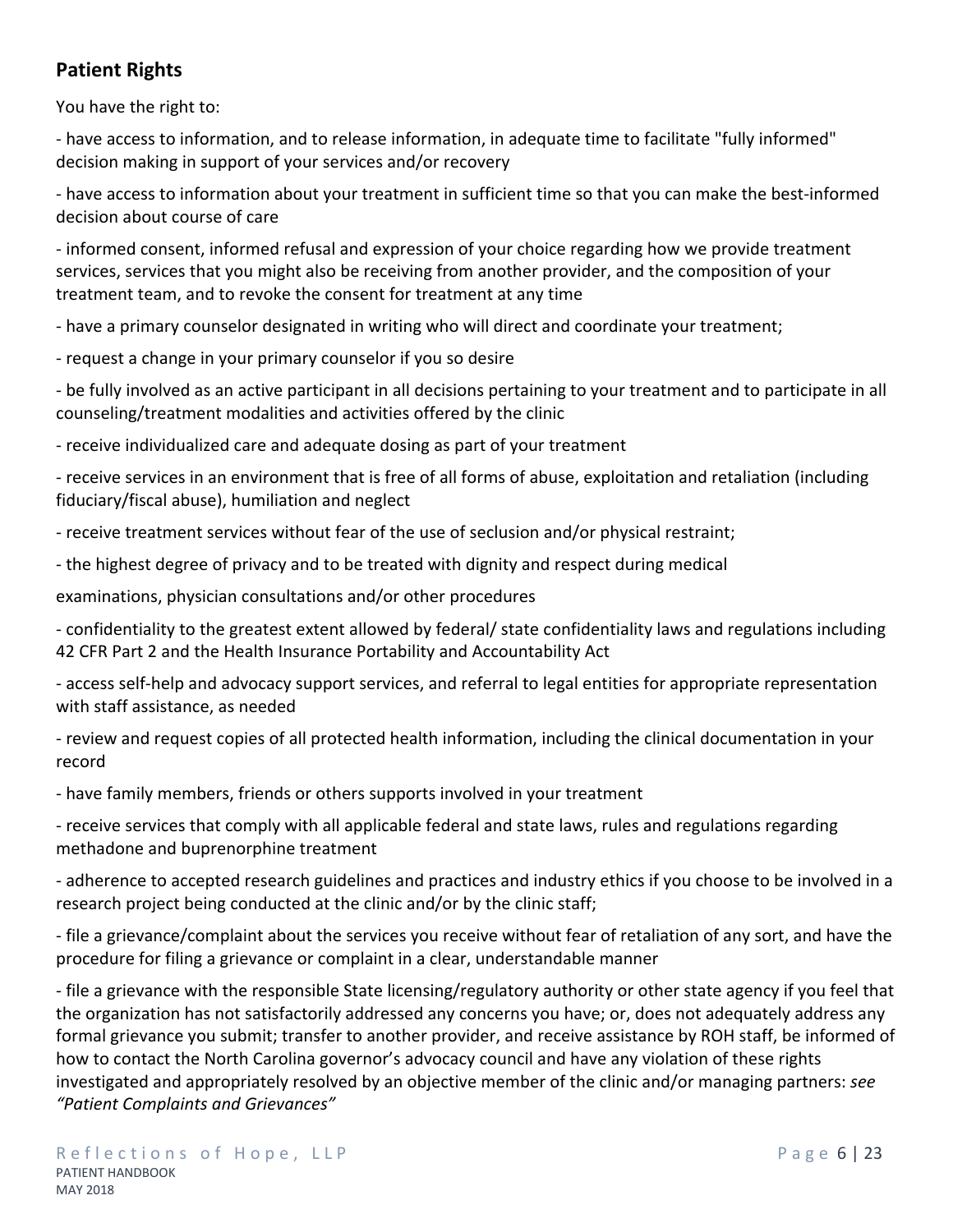# **Opioid Addiction and Treatment**

Believing that addiction is a disease, Reflections of Hope, LLP provides medical treatment for opioid addiction using FDA approved medications (methadone and buprenorphine proven safe and effective) along with individual and group counseling. Our patients are people who are opioid dependent and are seeking treatment attempting to change and/or improve their quality of life. We recognize the complexity of working with dependency and therefore provide care in medical, psychological, sociological, economical and spiritual areas of treatment. All treatment at Reflections of Hope will be conducted in an environment that seeks to promote positive encouragement and the dignity of all.

We are committed to meeting the expectations of the staff, those we serve, and the community. We believe that Methadone and Buprenorphine Maintenance are valid medical treatments and are needed to assist these individuals. Treatment should be available to provide support, education, counseling and resources when people seek help.

We believe that Methadone and Buprenorphine treatment provide a service to the community by the reduction of crime, medical treatment and emergency room visits, and public assistance utilization. This treatment also reduces the spreading of communicable diseases such as Hepatitis C and HIV/AIDS by lowering and eliminating injection opioid use.

## Medication Management

Reflections of Hope, LLP is keenly aware of its legal, moral and ethical obligations to maintain positive controls over all medication prescribed and administered by its physicians. In addition to the specific guidelines contained in ROH's Policy on Medication Management, procedural guidelines are intended to ensure that all medications administered by the organization are controlled, prescribed and dispensed in accordance with all applicable federal and state regulations.

# Monitoring Treatment

Patients should be seen frequently at the beginning of their treatment. Daily dosing is required and weekly counseling visits (at least) are recommended until patients are determined to be stable. The stability of a patient is determined by an individual clinician based on a number of indicators which may include abstinence from illicit drugs, participation in psychosocial treatment and other recovery-based activities, and good occupational and social functioning.

# Length of Treatment

There is no time limit for treatment with Methadone or Buprenorphine. Taper and discontinuation is a slow process and close monitoring is recommended. Methadone/Buprenorphine tapering is generally accomplished over several months. Patients and clinicians should not take the decision to terminate treatment lightly. Factors associated with successful termination of treatment are not well described, but, may include the following: (1) Employment, engagement in mutual help programs, or involvement in other meaningful activities. (2) Sustained abstinence from opioid and other drugs during treatment. (3) Positive changes in the psychosocial environment. (4) Evidence of additional psychosocial supports. (5) Persistent engagement in treatment for ongoing monitoring past the point of medication discontinuation. Patients who relapse after treatment has been terminated should be returned to treatment.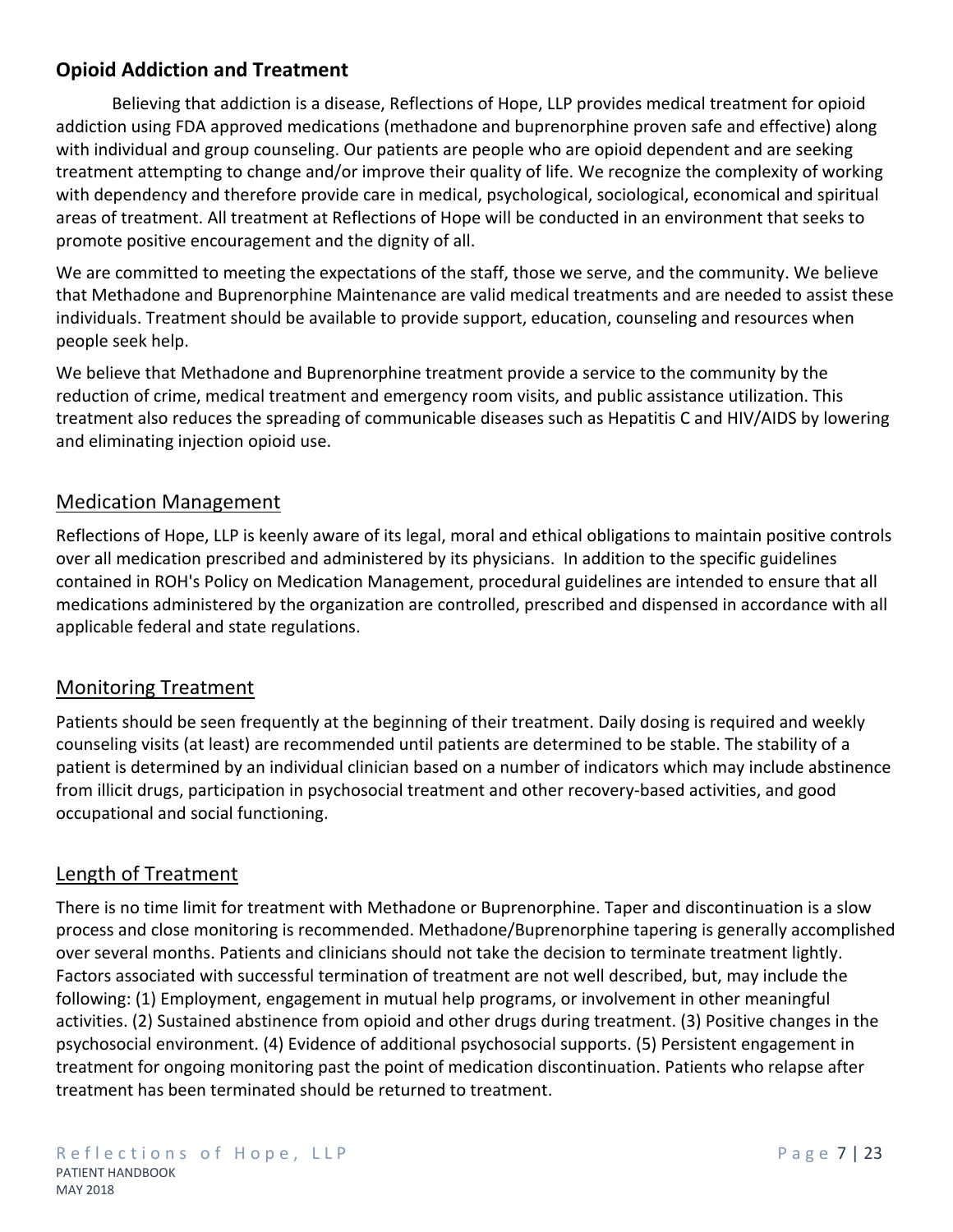# **Pregnancy and Medication Assisted Therapy**

A pregnant woman using or abusing opioid drugs may seriously damage two people: herself and her unborn child. While methadone/buprenorphine itself does not eliminate all potential problems of pregnancy, a comprehensive maintenance treatment program can greatly reduce the possibility of sickness or even death in the mother or child (SAMHSA).

Heroin and other opioid drug use can cause serious complications during pregnancy, including miscarriage or premature delivery of the unborn child. Children born to addicted mothers also are at greater risk of sudden infant death syndrome (SIDS).

Since the early 1970s, medical experts have recommended maintenance therapy for opioid-dependent pregnant women. Maintenance therapy helps reduce the use of illegal opioids and the abuse of other harmful drugs, creating a number of proven advantages:

- escape from a drug-seeking lifestyle;
- reduces the risks of contracting HIV, hepatitis and other infections;
- prevents erratic blood levels of drugs that put the unborn baby through dangerous withdrawal;
- improves nutrition, leading to healthier weight and condition of the newborn;
- ability to prepare for the birth, take baby care classes, and begin homemaking;
- reduces medical complications both before and during childbirth, allowing for a healthier newborn.

In short, research has clearly shown that maintenance therapy is safe for pregnant women and offers a much greater chance for a healthy baby.

Methadone or Buprenorphine may be transmitted to the unborn child and may cause physical dependence. If a patient becomes pregnant and starts a medically supervised detoxification, or suddenly stops medication assisted treatment, the patient or the unborn child may show signs of withdrawal, which may adversely affect the pregnancy or the child. Patients should use no other drugs without approval of the Medical Director as they might interact with Methadone or Buprenorphine, may harm the patient, or the unborn child. Patients should inform any other physician who sees the child after birth of current or past participation in a narcotic treatment program to facilitate proper care of patient and child.

Prior to delivery, patients will need to discuss breast-feeding options with a pre-natal care provider as well as any information or questions regarding possible transmission to the infant. Patients should inform any other physician who sees the child after birth about the consideration to breast-feed, and current or past participation in a narcotic treatment program to facilitate proper care of patient and child.

Reflections of Hope provides services to women and to women who are pregnant. The organization recognizes the increased organizational responsibility and legal liability that potentially results from providing opioid treatment services to pregnant women.

Once admitted to the treatment program and as clinically appropriate, female patients will receive counseling regarding health issues specific to women (including reproductive health issues), domestic violence, and sexual abuse.

All patients who are pregnant will receive education on detoxification, medically supervised withdrawal including the impact of both on the health and welfare of unborn child(ren). Every patient who is pregnant will be encouraged to obtain prenatal care, prenatal education, and postpartum support through a referral/recommendation to other appropriate health care providers. If prenatal care is not available or the patient cannot afford care or refuses prenatal care, the clinic staff shall offer written materials on maternal, physical and dietary care.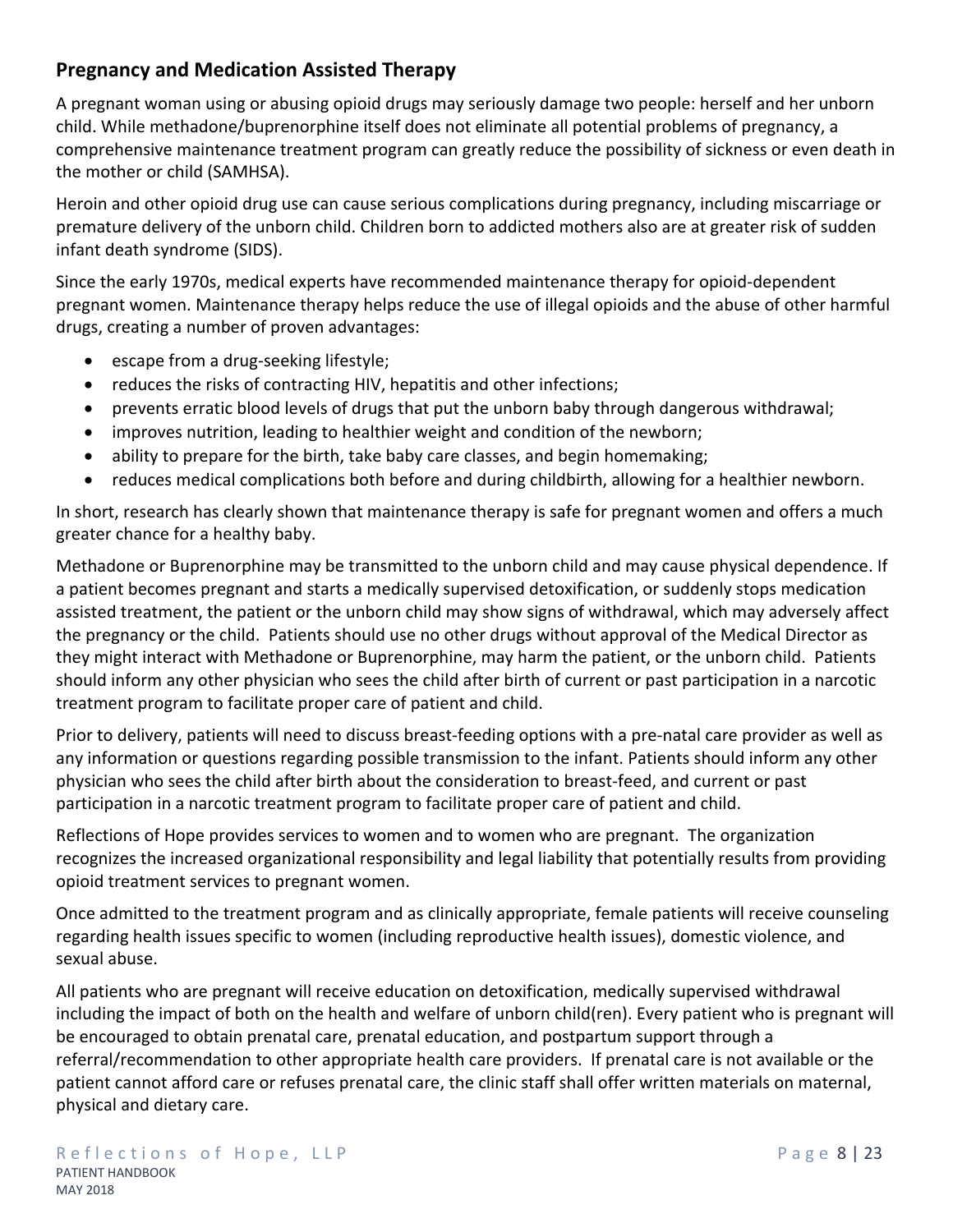# **Methadone**

Methadone is an opioid agonist used in the treatment of opioid use disorder. Opioids are all derivatives of opium, a natural narcotic obtained from poppies. Opioids include Heroin, Morphine, Codeine, Dilaudid, and Oxycontin. Methadone is a synthetic opiate substitute and is very effective in the following ways: Methadone is taken orally, rather than by injection and therefore Methadone can aid to discontinue the dangerous practice of "shooting up". Methadone is long acting. You will only need to take Methadone once a day. Methadone lasts from 24-36 hours. Methadone takes effect slowly. Because the drug has a slower and more gradual onset of effects, you will not get a "rush" or "high". This helps break the cycle of the "rush-stonedcrash-withdrawal symptoms". Methadone side effects will lessen as your Methadone treatment progresses, and you will then feel fewer of the drug's initial effects. Once you are stabilized at a therapeutic level, you then begin to feel asymptomatic. Methadone prevents withdrawal symptoms, reduces cravings, and blocks the effects of illicit opioids without producing the euphoria or dangerous side effects of other opioids. As great as Methadone is, it is not enough on its own. Remember, Methadone is a tool; it is not treatment by itself and must be combined with other clinical services such as counseling, to be effective.

#### Precautions: Alcohol, Sedative, Hypnotic, or Anxiolytic

Studies have shown potential harmful interactions between Methadone and sedatives; such as Benzodiazepines. Therefore, patients with opioid use disorder and concurrent alcohol, sedative, hypnotic, or anxiolytic use disorders should receive more intensive monitoring during office-based treatment with Methadone to minimize the risk of harmful events.

## Adverse Effects of Methadone

Methadone side effects are usually minimal and short-lived. They most often occur in the early stages of your treatment. Most patients experience no severe side effects. Please read the list below and notify the medical staff if you experience any symptoms of these side effects. The most frequently observed negative effects are light-headiness, dizziness, extreme tiredness, nausea, vomiting, sweating, ankle swelling, or skin rash. Much less often, negative effects may include: restlessness, malaise, weakness, headache, insomnia, agitation, disorientation, visual disturbance, constipation, dry mouth, flushing of the face, low heart rate, faintness and fainting, problem urinating, changes in sexual drive, irregular menstruation, joint pain, joint swelling, and numbness and tingling in hands and feet. You may experience some side effects from Methadone, but they are usually minor and do not outweigh the benefits of treatment. Notify the nurses if you experience any side effects listed above.

Methadone is a medication that produces dependence and has the same side effects as other opiates. Overdose may cause sedation and/or respiratory and cardiac depression. If you have shallow breathing, difficulty breathing, chest pains, or other serious symptoms, CALL 911! If you have a mild reaction that you believe is medication related, telephone the ROH medical staff for assistance. After clinic hours, contact the local Emergency Room. If it is necessary to go the hospital, have someone else drive you.

This is not a complete list of side effects and others may occur.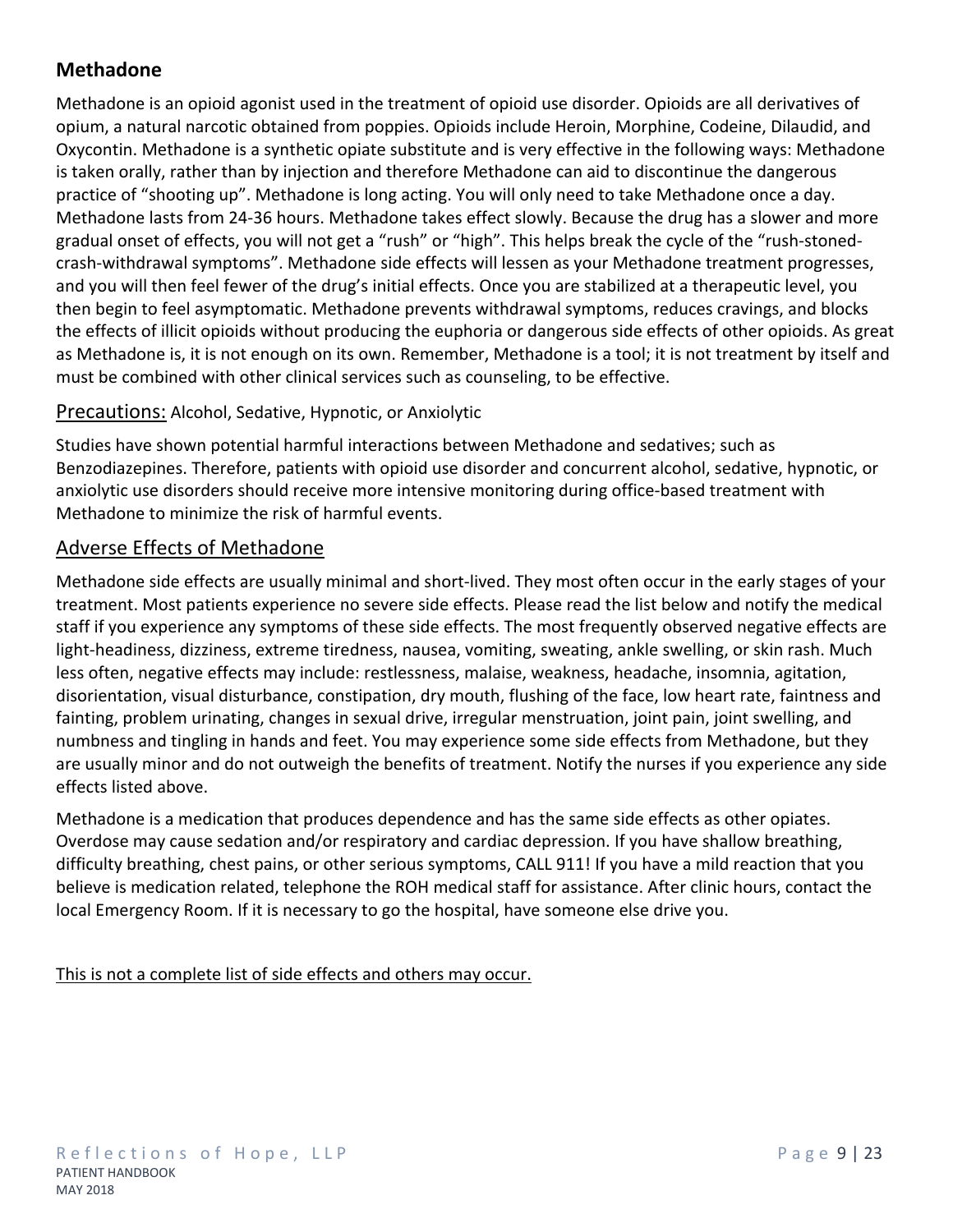# **Buprenorphine**

Buprenorphine is an opioid agonist recommended for the treatment of opioid use disorder. Opioids are all derivatives of opium, a natural narcotic obtained from poppies. Opioids include Heroin, Morphine, Codeine, Dilaudid, and Oxycontin. Buprenorphine is taken sublingually (dissolved in the mouth orally), rather than by injection and therefore Buprenorphine can aid to discontinue the dangerous practice of "shooting up". Buprenorphine is long acting. You will only need to take Buprenorphine once a day. Buprenorphine lasts from 24-44 hours. Buprenorphine takes effect slowly. Because the drug has a slower and more gradual onset of effects, you will not get a "rush" or "high". This helps break the cycle of the "rush-stoned-crash-withdrawal symptoms". Buprenorphine side effects should lessen as your treatment progresses, and you will then feel fewer of the drug's initial effects. Once you are stabilized at a therapeutic level, you then begin to feel asymptomatic. At a therapeutic dose, Buprenorphine prevents withdrawal symptoms, reduces cravings, and blocks the effects of illicit opioids without producing the euphoria or dangerous side effects of other opioids. As great as Buprenorphine is, it is not enough on its own. Remember, Buprenorphine is a tool; it is not treatment by itself and must be combined with other clinical services such as counseling, to be effective.

#### Precautions: Alcohol, Sedative, Hypnotic, or Anxiolytic

Studies have shown potential harmful interactions between Methadone and sedatives; such as Benzodiazepines. Therefore, patients with opioid use disorder and concurrent alcohol, sedative, hypnotic, or anxiolytic use disorders should receive more intensive monitoring during office-based treatment with Methadone to minimize the risk of harmful events.

### Adverse Effects of Buprenorphine

Buprenorphine side effects are usually minimal and short-lived. They most often occur in the early stages of your treatment. Most patients experience no severe side effects. Please read the list below and notify the medical staff if you experience any symptoms of these side effects. The most frequently observed negative effects are headache; stomach pain, nausea, vomiting, constipation; warmth or tingly feeling; chills, increased sweating; Much less often, negative effects may include: weakness; back pain; anxiety, depression; sleep problems (insomnia); or runny nose; : slow or shallow breathing; feeling light-headed, fainting; confusion, unusual thoughts or behavior; upper stomach pain, itching, loss of appetite, dark urine, clay-colored stools, jaundice (yellowing of the skin or eyes).

Buprenorphine is a medication that produces dependence and has the same side effects as other opiates. Overdose may cause sedation and/or respiratory and cardiac depression. If you have shallow breathing, difficulty breathing, chest pains, or other serious symptoms, CALL 911! If you have a mild reaction that you believe is medication related, telephone the ROH medical staff for assistance. After clinic hours, contact the local Emergency Room. If it is necessary to go the hospital, have someone else drive you.

This is not a complete list of side effects and others may occur.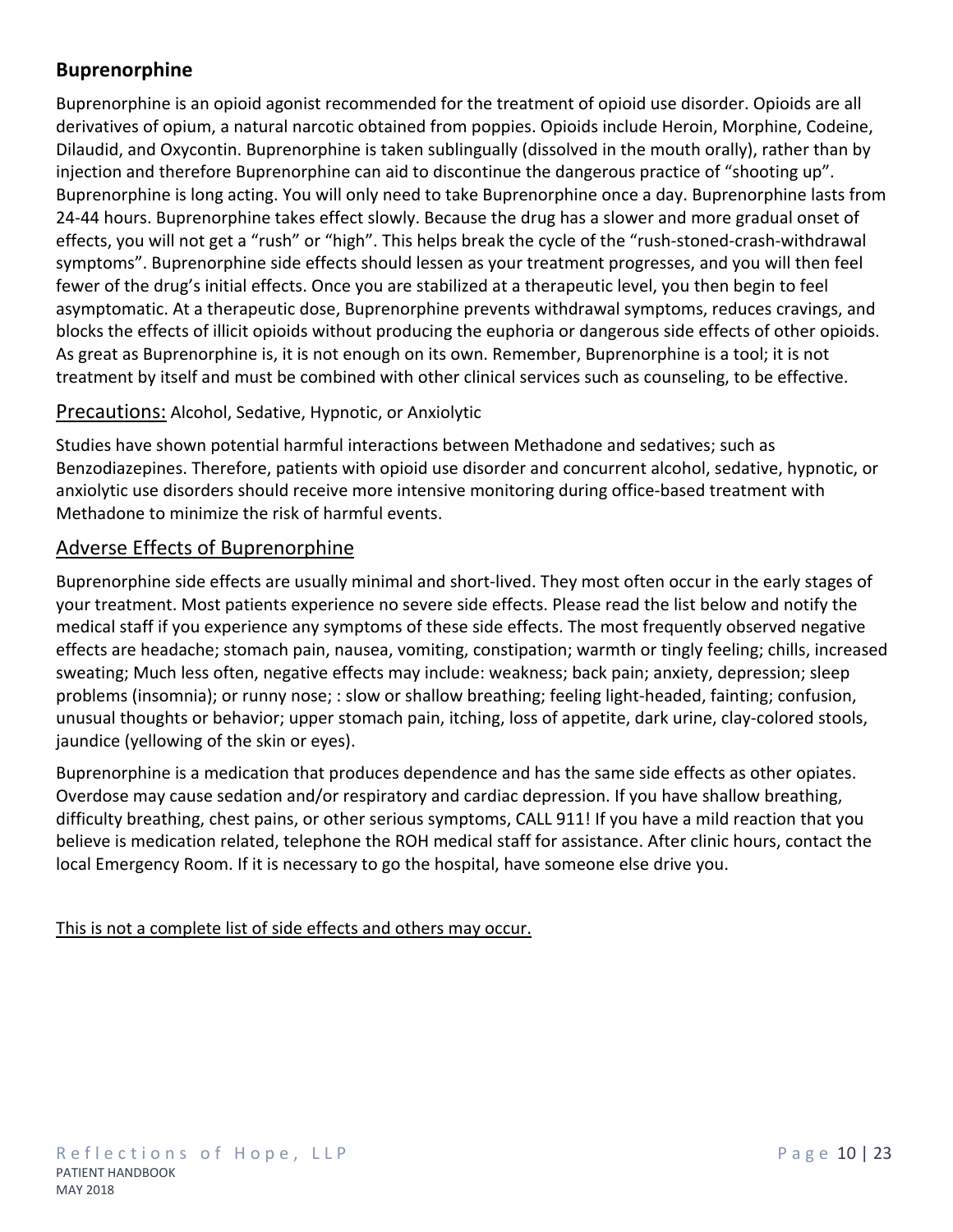# **Methadone/ Buprenorphine Drug Interactions**

Methadone is an opioid agonist and has interactions and side effects that you should know and understand. Methadone must be used with caution. It must be used in reduced doses if you are currently taking narcotic pain-killers, tranquilizers, sedatives, anti-depressant drugs or any similar medications. Please note: We require you to notify the opioid treatment physician, nurse, and counselor anytime you are taking medication from any primary care doctor, specialist, or dentist. You must notify the nurse any time a physician or health care provider has written a prescription for you. You must physically bring all medications to the nurse every time you get a medicine filled or refilled and the nurse must document each medication(s) in your medical record. You must also sign a release of information for any outside physician and/or dentist who is prescribing medications. Failure to do so is grounds for suspension from the Opioid Treatment Program.

There are certain medications that cannot be used by clients on Methadone or Buprenorphine and will lead to severe withdrawal or unpredictable interactions. It is important that you share the following list with your healthcare practitioners (i.e. physicians, surgeons, dentists, psychiatrist, etc.).

### **The following is a list of the narcotic antagonist drugs that may cause withdrawal symptoms if combined with Methadone or Buprenorphine:**

Levallorphan (Lorfan) Nalorphine (Nalline) Naloxone (Narcan) Buprenex/Suboxone/Subutex Naltrexone (Revia, Trexan) Cyclazocine Pentazocine (Talwin ) Rifampin Butorphanal (Stadol) Buprenorphine (Temagesic) Nalbuphine (Nubain) Ammonium Chloride

### **We recommend you do not take the following without informing your primary care physician of unpredictable interactions with Methadone or Buprenorhpine:**

Ultram/Ultracet/Tramadol, Vitamin C Supplements (large doses), MAO inhibitors, Barbiturates, carbamazepine (Tegretol), ciprofloxacin (Cipro), Synthroid (levothyroxine) Phenergan, conivaptan (Vaprisol); imatinib (Gleevec); isoniazid (for treating tuberculosis); nefazodone; Phenytoin, Dilantin, an antibiotic such as clarithromycin (Biaxin), erythromycin (E.E.S., EryPed, Ery-Tab, Erythrocin, Pediazole), rifampin (Rifadin, Rifater, Rifamate, Rimactane), or telithromycin (Ketek); antifungal medication such as Diflucan, fluconazole, itraconazole (Sporanox), ketoconazole (Nizoral), or miconazole (Oravig); heart or blood pressure medication such as nicardipine (Cardene) or quinidine (Quin-G); HIV/AIDS medicine such as atazanavir (Reyataz), delavirdine (Rescriptor), indinavir (Crixivan), nelfinavir (Viracept), saquinavir (Invirase), or ritonavir (Norvir, Kaletra); or Grapefruit Juice

### **Over-the-counter medications to avoid:**

Tagamet/Cimetidine St John's Wort Echinacea Prilosec/Omeprazole Benadryl/Diphrenhyrdamine Chlortrimetron Cold and Sinus medication Sudafed/pseudoephedrine ALL Cough Medicine containing Dextromethorphan (i.e. Robitussin DM, Vicks, Delsym, Coricidan, Nyquil Nite Time or any medication that ends in DM.) Poppy Seeds can also cause your drug screen to test positive and will require a confirmatory test.

#### **Avoid:**

Any sedatives, tranquilizers, or muscle relaxers such as cyclobenzaprine (Flexeril), diazepam (Valium), midazolam (Versed), alprazolam (Xanax) lorazepam (Ativan), clorazepate (Tranxene), triazolam (Halcion), flurazepam (Dalmane), or temazepam (Restoril).

**It is NEVER safe to use alcohol or unapproved benzodiazepines when taking Methadone or Buprenorphine. Excessive use can cause breathing to stop, resulting in coma or death.**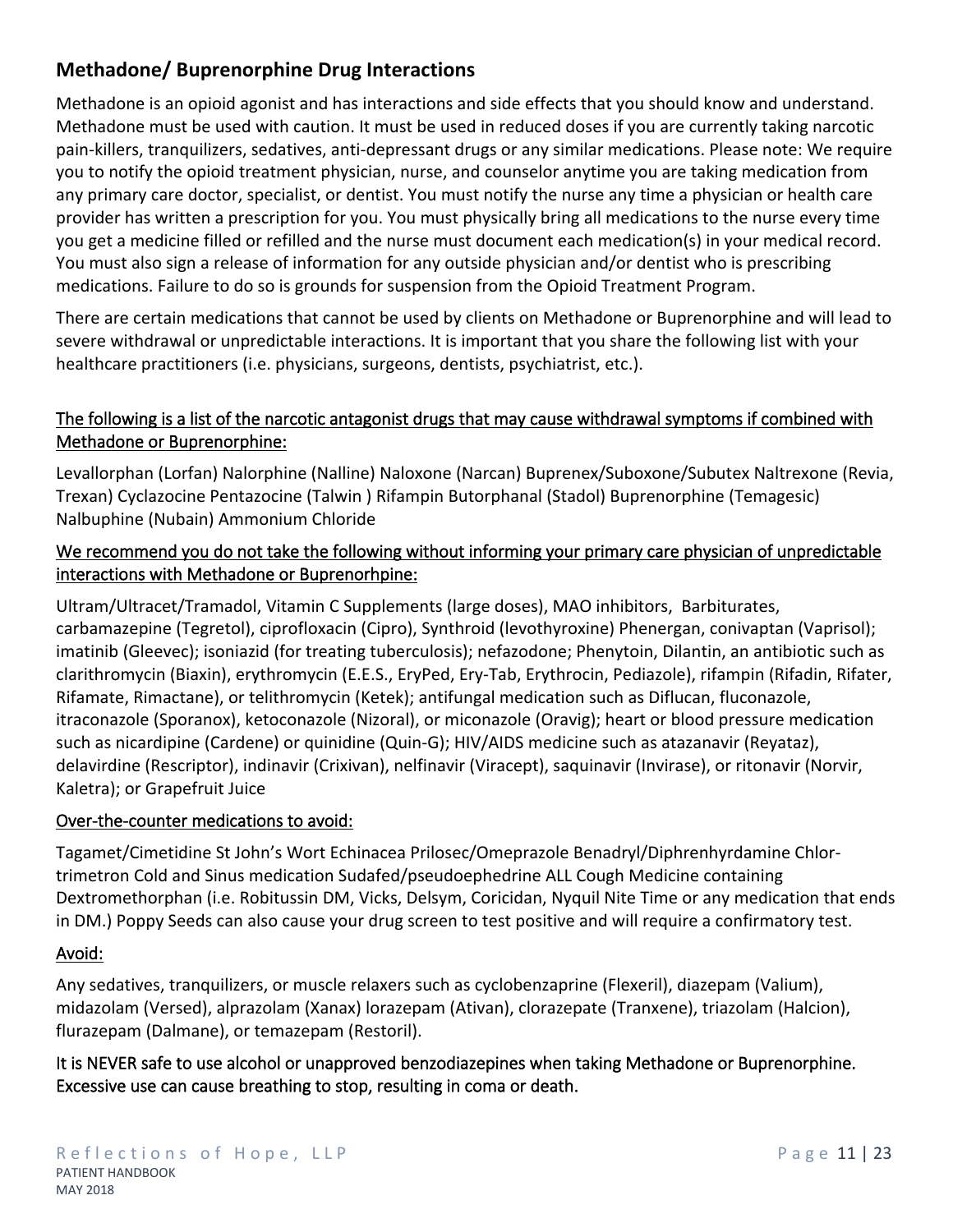# Prescription Medication

If you are taking other medication along with your Methadone or Buprenorphine, you are expected to notify your counselor. It is YOUR RESPONSIBILITY to know what medications you take, and whether they are prescription or over-the-counter. Please remember, you are required to notify any doctor or dentist treating you of your status as a Methadone/Buprenorphine patient at Reflections of Hope.

Prescription use of amphetamines (Adderall™, Vyvanse™, Desoxyn™, etc.) requires a valid, current prescription, and any patient with a prescription for an amphetamine medication will be REQUIRED to sign a release of information for communication and coordination of care between ROH and the amphetamineprescribing physician. Coordination of Care between ROH and the prescribing physician is a condition of the use of these medications being considered within program compliance.

From SAMHSA's Treatment Improvement Protocol (TIP) #43, page 183:

"Methadone or Suboxone™ and high-dose benzodiazepine-containing medications (Valium™, Xanax™, Klonopin™, Ativan™, etc.) when taken concomitantly, are synergistic resulting in severe intoxication and a higher risk of injuries like auto accidents or fatal overdoses."

Prescription use of Benzodiazepines (Xanax™, Valium™, Klonopin™, Ativan™, Restoril™, etc.) while you are a patient at Reflections of Hope is strongly discouraged. If these substances must be used for an existing medical condition, their use must only be done under the strict supervision of a prescribing psychiatrist and our medical director, and must always be covered by a current, valid prescription. Any patient with a valid prescription for a Benzodiazepine will be required to sign a release of information for communication between ROH and the Benzodiazepine-prescribing physician. Prescriptions for these types of medications while in treatment are only approved from psychiatrists. Any other use of benzodiazepine medications is not approved (Illicit).

ILLICIT use of benzodiazepines will not be tolerated at any time.

# **Alcohol and Benzodiazepine Cautions**

There are dangers and health risks associated with mixing Methadone/Buprenorphine with depressants and sedatives such as Alcohol and Benzodiazepines. Dangers include but are not limited to: overdose, decreased breathing, low blood pressure, cardiac arrest, impaired judgment, loss of motor control, accidents while driving, and death.

The use of Alcohol and/or Benzodiazepines will result in, at a minimum, an increased urinalysis evaluation (in accordance with North Carolina state regulations) or breathalyzer evaluation, potential sedation observations (where you will be required to remain in the clinic for two to three hours after medicating), dose and phase reduction (Alcohol or illicit Benzodiazepine use will result in the immediate revocation of all take-home doses), and likely will result in administrative tapering and discharge from treatment if a chronic pattern continues.

Illicit benzodiazepines include any benzodiazepines that have not been reported to the Medical Director at ROH, that are not listed or updated on my medication reconciliation form, and that are not prescribed and coordinated with a Psychiatrist.

#### **Examples of oral benzodiazepines are:**

alprazolam (Xanax, Xanax XR); clobazam (Onfi); clonazepam (Klonopin); clorazepate (Tranxene); chlordiazepoxide (Librium); diazepam (Valium, Diastat Acudial, Diastat); lorazepam (Ativan); temazepam (Restoril); triazolam (Halcion)

Reflections of Hope, LLP Page 12 | 23 PATIENT HANDBOOK MAY 2018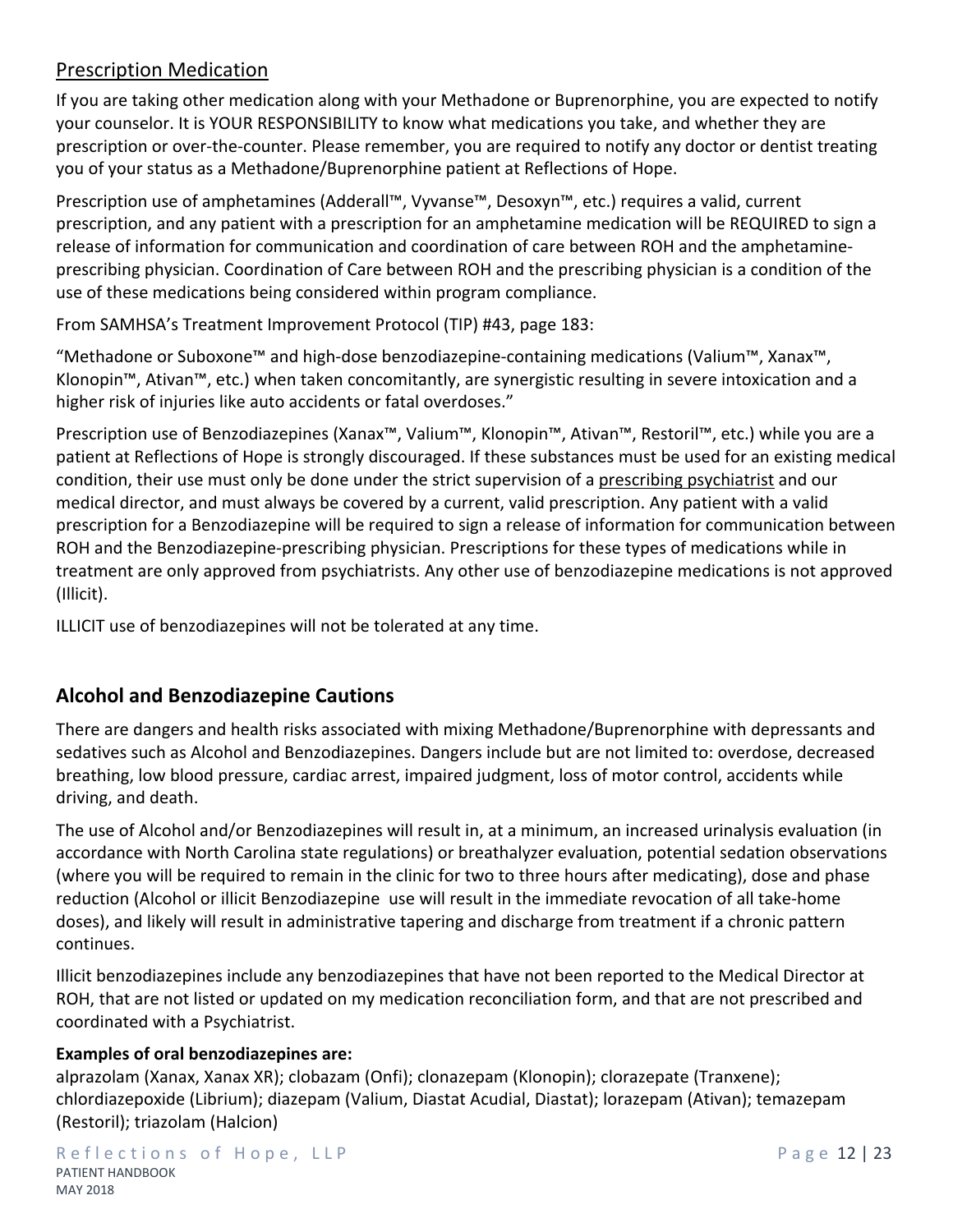# **Overdose Warning Signs and Symptoms**

- Unusual sleepiness, grogginess, drowsiness, nodding off
- Mental confusion, slurred speech, intoxicated behavior
- Slow or shallow breathing
- Pinpoint pupils
- Slow heartbeat, lowered blood pressure
- Difficulty awaking from sleep
- Difficulty arousing a person from sleep
- Pale, clammy face
- Fingertips or lips turning purple
- Body is limp
- Very little or no breathing
- Slowed or stopped heartbeat
- Vomiting or gurgling noises
- Unable to talk or cannot be aroused
- Very little or no breathing

### **Call 911 immediately if you suspect an overdose!**

- Supplementing your daily methadone/buprenorphine dose with street methadone/buprenorphine can cause fatal overdose.
- Adding more methadone/buprenorphine to your dose from the clinic (self-medicating) can cause fatal overdose.
- Taking opiates (pills, Oxycontin, Oxycodone, Vicodin, Hydrocodone, Percocet) can cause fatal overdose.
- Mixing methadone/buprenorphine with other prescription medications can cause fatal overdose.
- Mixing methadone/buprenorphine with drugs, including alcohol and specifically benzodiazepines (Xanax, Klonopin, Ativan, Diazepam, Alprazolam, tranquilizers, anxiety medications) can cause fatal overdose.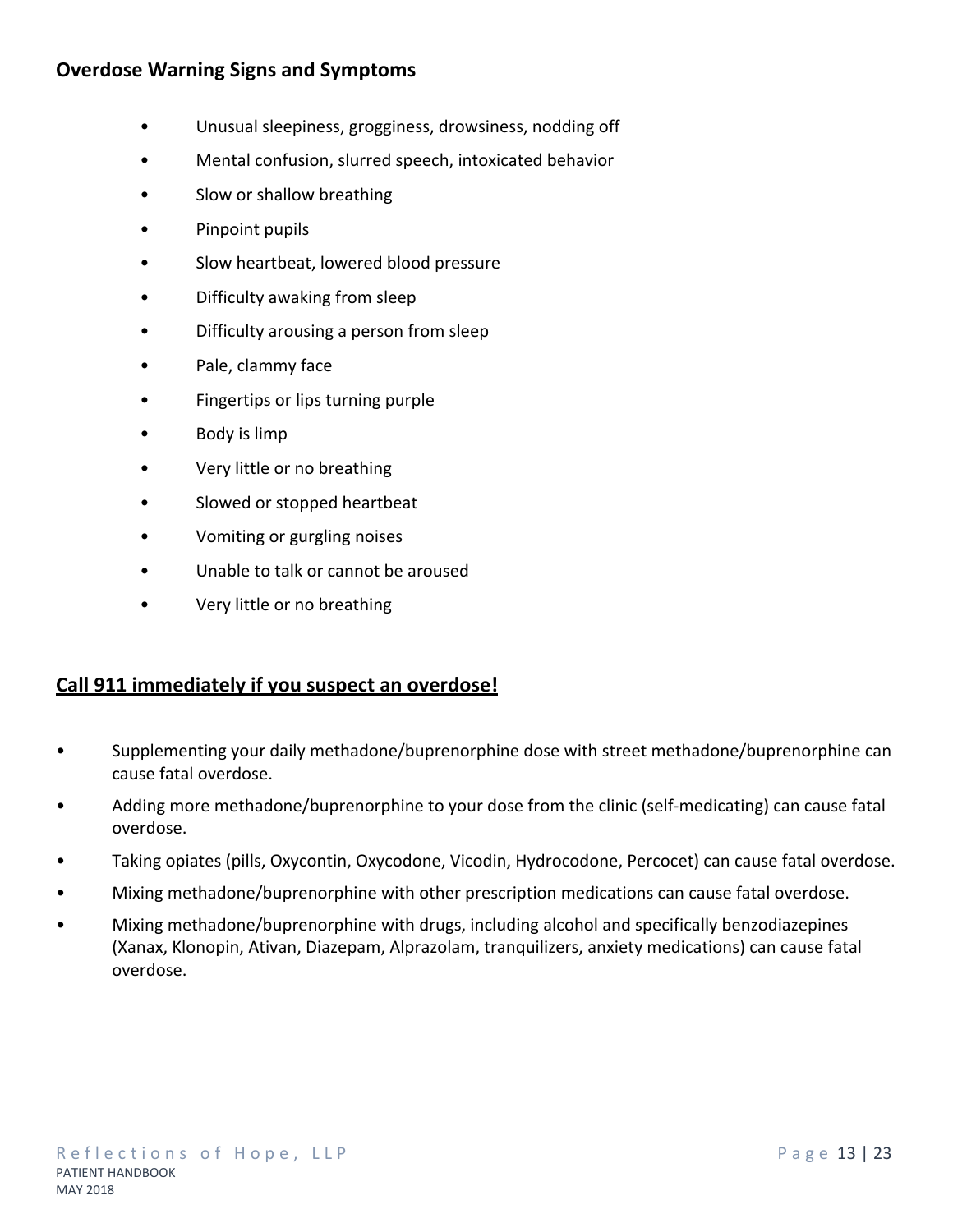# **Treatment Program Participation**

Treatment at Reflections of Hope, LLP is completely voluntary and may be discontinued by you at anytime. ROH adheres to state and regulatory requirements for Opioid Treatment Programs (OTP) and Medication Assisted Therapy (MAT). Your continued treatment is based, in part, on your continued participation and compliance with program requirements, rules, and regulations.

## Program Requirements

- **1. Clinic attendance as scheduled:** *Daily medication dosing is mandatory until such a time take-home doses are approved.*
- **2. A minimum of 2 counseling sessions per month for the first year and a minimum of 1 counseling session per month thereafter:** *Participation in counseling is required by state regulations.*
- **3. A minimum of 1 illicit-free random monthly drug screen:** *State regulations require that every patient provide a minimum of (1) drug screen per month, the majority of which are to be observed by staff.*
	- a. Patients are expected to arrive at the clinic prepared to provide a sample for screening every time they come to the clinic.
	- b. Refusing to provide a sample for drug screening will be considered a positive drug screen result and will require treatment action (such as the loss of take-home doses).
- 4. **No drug-related criminal activity**
- **5. Current payments with a "0" (zero) balance:** *All payment of fees is due prior to dosing. The patient may pay for treatment in advance. The patient will be permitted to "charge" their medication, but the dose may be affected. (See program cost and fees)*
- **6. No suspicion of diversion of methadone/buprenorphine:** *Diversion includes selling/distributing of your medication or otherwise consuming medication in a way that is not prescribed.*
- **7. Following clinic policies and patient rules**
- **8. Respectful treatment of all staff and fellow patients**
- **9. Positive attitude**
- **10. Investment in YOUR recovery**

### Dosing Procedures

- 1. To protect patient confidentiality and prevent medication dispensing errors, all patients should wait until called by the dosing nurse before proceeding to the dosing window.
- 2. All Methadone/Buprenorphine medication must be taken at the dosing window in front of the nurse, before leaving the window. This is a state requirement without exception.
- 3. No beverages are permitted at the dosing window. This is another step taken to prevent medication diversion.
- 4. Patients must return all take-home bottles, with labels and caps intact, at their next dosing visit.
- 5. Methadone/Buprenorphine is a powerful prescription that can interact with other medical treatments and prescriptions. Patients must inform any physician from whom they receive treatment that they are taking Methadone/Buprenorphine. Upon request, a letter stating that a patient is receiving with Methadone/Buprenorphine will be provided.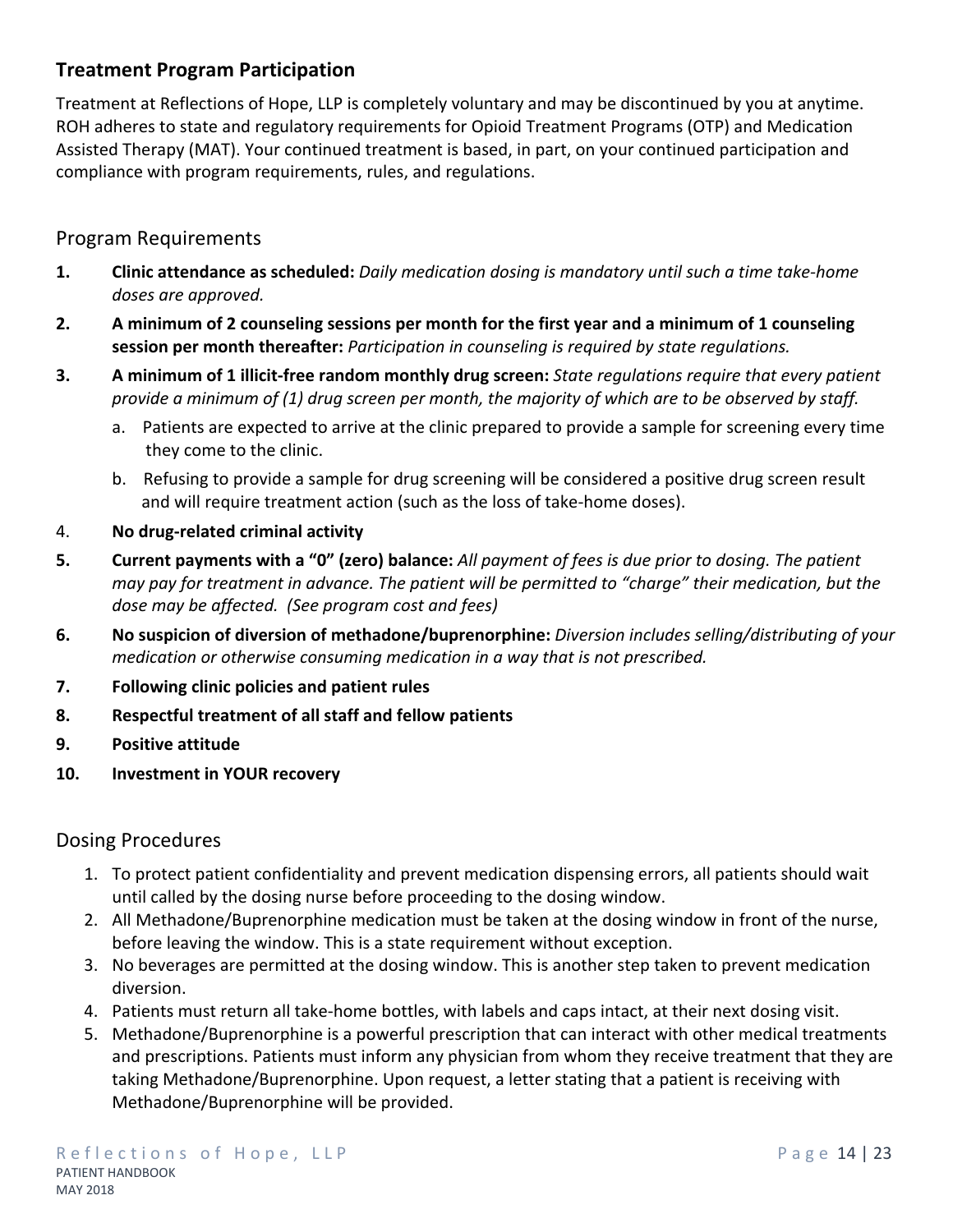#### **Patient Intoxication**

Patients must be abstinent from all non-prescribed mind/mood altering substances.

If a patent arrives to the clinic intoxicated/ under the influence of a mind/mood altering substance, medical staff will complete an assessment of intoxication. During this assessment the patient will be required to complete an observed drug screen, and breathalyzer. If medical staff determines serious safety risk for dosing from this assessment, medication may be withheld, and medical director consulted.

If a patient arrives to the clinic intoxicated/under the influence of a mind/mood altering substance, the patient will be required to have someone else provide them transportation when they depart from the clinic. No one under the influence of drugs or alcohol will be permitted to drive a vehicle away from the clinic.

Patients that have arrived to the clinic under the influence will be required to meet with their counselor during their next visit to clinically address their ongoing substance abuse issues. Clinically addressing this issue could include the loss of take home does and/or increased counseling sessions.

### Treatment Planning

At the heart of the ROH approach to treatment planning, is the belief in and commitment to the active involvement of patients in the process. To the greatest extent possible, treatment plans reflect that the planning process is "patient centered." Individualized treatment plans are developed in collaboration with each patient. The first treatment plan usually involves induction into the treatment program and stabilization. Subsequent treatment plans are updated every 90 days within the first year of treatment, and capitalize on each patient's individual strengths in order to meet their personal treatment goals.

## Program Costs and Fees

Maintaining your financial account in "good standing" by remaining current on payments, is part of treatment program compliance, and stability in treatment. Payment for treatment and medication is due at the time services are rendered.

Reflections of Hope limits credit issued to patients to the equivalent of one (1) day of dosing in the event of an emergency. Any credit extended past 24 hours requires prior approval, and a financial agreement to be reviewed and signed between the patient and Reflections of Hope. In accordance with clinic policy, lack of payment may result in administrative detox, and/or discharge from the treatment program.

If you wish to authorize any individuals to make payments on your account, Reflections of Hope requires consent to authorize the transaction. You may complete or revoke a financial consent at any time with your counselor. A consent must be completed before payment can be made by the individual.

- OTP program admission fee-------------------------------------------- \$65.00 *(Transfer patients from another program or previous ROH patients readmitting within 90 days incur no admission fee)*
- OBOT (Prescription) program admission fee------------------------ \$350.00
- OBOT (Prescription) program monthly fee-------------------------- \$150.00
- Buprenorphine ------------------------------------------------------------- \$18.00 Daily
- Methadone ----------------------------------------------------------------- \$13.00 Daily
- Peak and Trough (lab) ---------------------------------------------------- \$25.00
- Pregnancy test (at request of patient) --------------------------------- \$5.00
- Urine drug screen, dip test (at request of patient) ---------------- \$5.00
- Urine drug screen, lab test (at request of patient)----------------- \$20.00
- Urine retest (at request of patient) ----------------------------------- \$20.00 (refunded if error confirmed)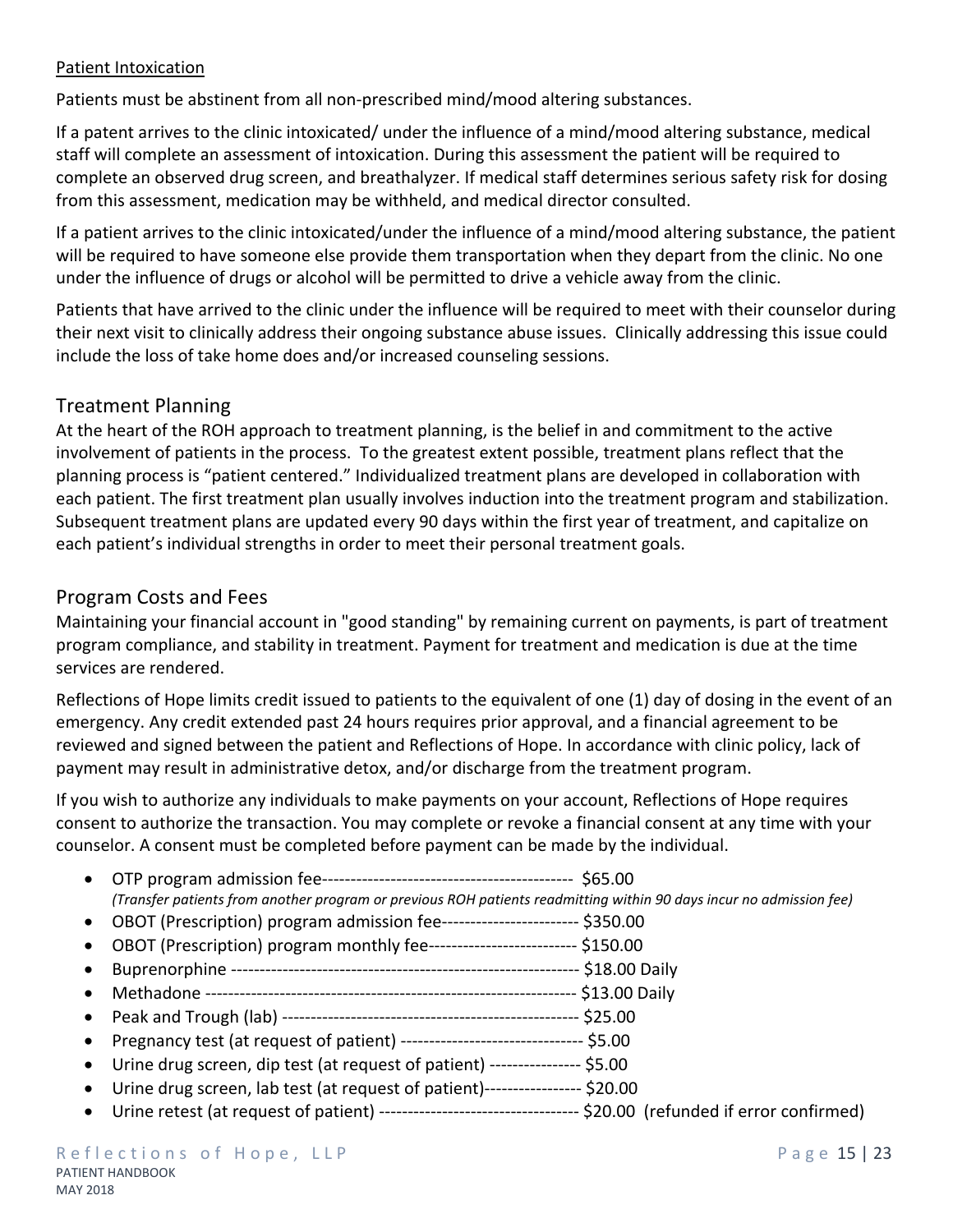# **Treatment Program Rules and Regulations**

- 1. There is to NO LOITERING in the parking lots around the building. Patients are expected to leave the premises immediately after all treatment business has been conducted. This includes Saturdays and Sundays. No trash should be left in the parking lot.
- 2. Appropriate behavior in the lobby and at the dosing window is expected.
- 3. Appropriate clothing is required for service at the facility (shirt and shoes must be worn at all times).
- 4. No profanity is to be used in the lobby or at the dosing window.
- 5. No overtly sexual behavior.
- 6. No glorifying of previous drug use and/or drug dealing.
- 7. No inappropriate personal stories should be told in the lobby.
- 8. No pets are permitted on the clinic premises unless approved by Director.
- 9. Cell phones should be turned OFF when entering the clinic. Incoming cell phone calls should be taken outside. Cell phone conversations should NOT occur in the lobby or at the dosing window.
- 10. Smoking is NOT permitted inside the clinic. Cigarettes should be disposed of in the receptacle located outside of the building.
- 11. To protect patient confidentiality, patients are NOT permitted to bring visitors to the clinic.
	- a. Patients that are transported to the clinic by a non-patient must have the driver wait in the vehicle while they are inside of the clinic.
	- b. Family members/friends are NOT permitted inside the clinic unless visiting the clinic to participate in counseling.
	- c. Patients with young children may bring those children into the facility.
- 12. To protect patient confidentiality, patients are asked to refrain from discussing fellow patients on or outside of clinic premises (to include gossiping, social media, or Disabled/Handicapped parking is for those with the appropriate state tags/signs only.
- 13. Patients should only use the main entrance of the clinic, except in cases of emergency.

Patients engaging in the following behaviors will be mandatorily and immediately guest dosed at another facility and administratively discharged:

- a. Abusive language
- b. Verbal or physical threats
- c. Aggression
- d. Diversion of medication
- e. Possession of illicit substances on clinic premises
- f. Sale of illegal substances on clinic premises
- g. Absence from treatment for three consecutive days with no contact
- h. Possession of a weapon on the clinic premises
- i. Loitering in the parking lot

#### **Disregard of any rules can affect take home privileges and may lead to discharge from the program.**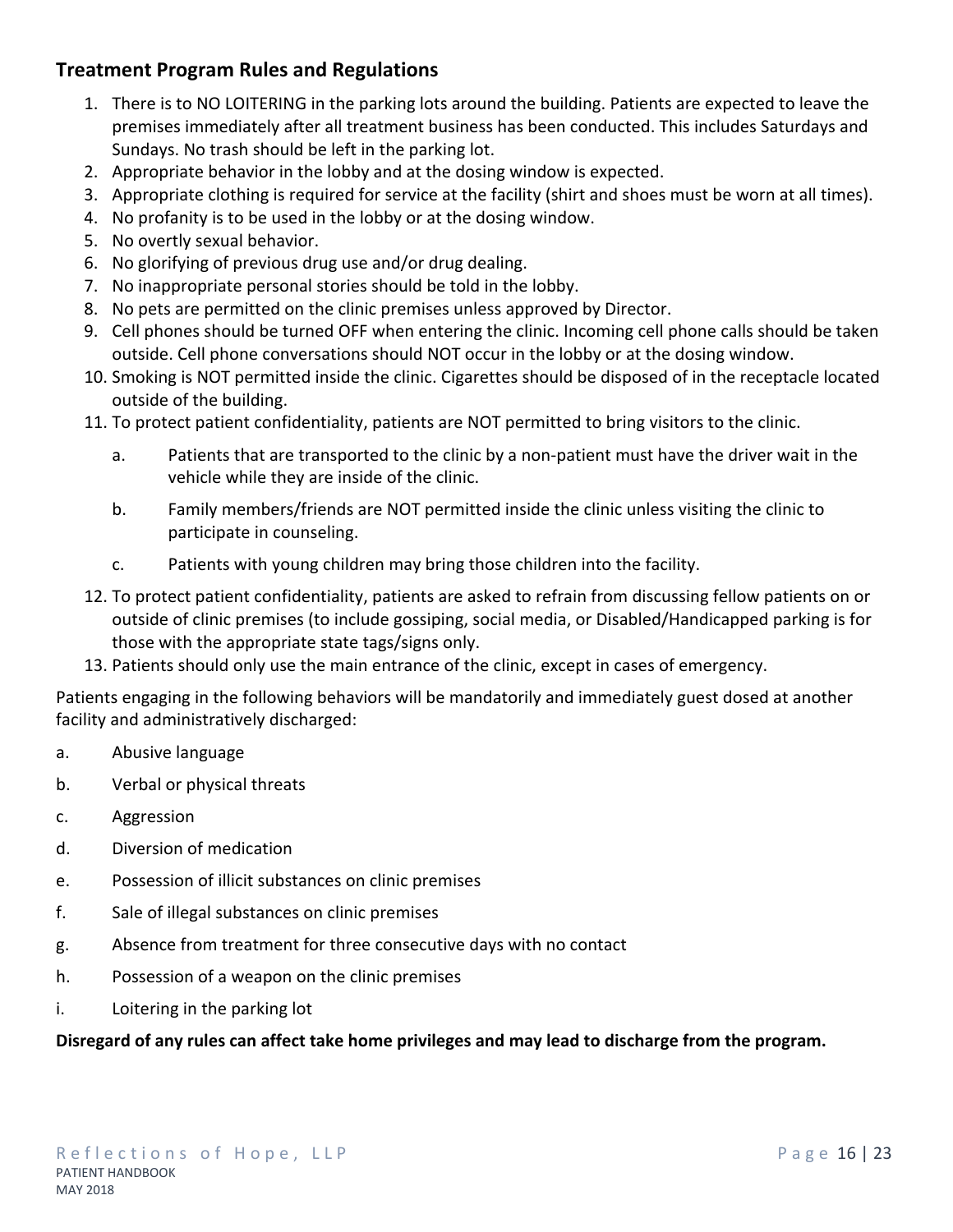# **Take-home Medication Guidelines**

The State Opioid Treatment Authority (SOTA) lists specific criteria and guidelines for approving take-home medication.

The 8 point continuous compliance criteria to determine take-home eligibility is as follows:

- 1. Absence of ANY illicit drug abuse/use.
- 2. Regular clinic attendance as scheduled.
- 3. Absence of serious behavioral problems at clinic.
- 4. Absence of recent criminal activity.
- 5. Stability of home and family.
- 6. Length of time in treatment.
- 7. Assurance take-homes can be safely stored by patient.
- 8. The benefits of decreased clinic attendance outweigh the risk of diversion.

Methadone Specific Schedule of Take-Home Eligibility

| <b>ELIGIBILITY LEVEL</b> | <b>CONTINUOUS</b><br><b>TIME IN TREATMENT</b>    | <b>CONTINUOUS</b><br><b>COMPLIANCE</b> | <b>WEEKLY CLINIC</b><br><b>ATTENDANCE</b> | # TAKE-HOME DOSES |
|--------------------------|--------------------------------------------------|----------------------------------------|-------------------------------------------|-------------------|
| <b>PHASE 1</b>           | 1-90 Days<br>$(1-3 \text{ mo.})$                 | Less than 90 days                      | 6 Days                                    |                   |
| <b>PHASE 2</b>           | 91-180 Days<br>$(3-6 \text{ mo.})$               | 60 days at phase 1-S                   | 4 Days                                    | 3                 |
| PHASE 3                  | 181-270 Days<br>$(6-9 \text{ mo.})$              | 90 days at Phase 2                     | 3 Days                                    | 4                 |
| <b>PHASE 4</b>           | 271-364 Days<br>$(9 \text{ mo.} - 1 \text{ yr})$ | 90 days at Phase 3                     | 2 Days                                    | 5                 |
| PHASE 5                  | Greater than 1 year                              | 180 days at Phase 4                    | 1 Day                                     | 6                 |
| PHASE 6                  | Greater than 2 years                             | 1 year at Phase 5                      | 1 visit every 14 Days                     | 13                |
| <b>PHASE 7</b>           | Greater than 4 years                             | 3 years at Phase 6                     | 1 visit every month/<br>28 Days           | 28 or 30          |

#### Buprenorphine Specific Schedule of Take-Home Eligibility

| <b>ELIGIBILITY LEVEL</b> | <b>CONTINUOUS</b>        | <b>CONTINUOUS</b> | <b>WEEKLY CLINIC</b>   | # TAKE-HOME  |
|--------------------------|--------------------------|-------------------|------------------------|--------------|
|                          | <b>TIME IN TREATMENT</b> | <b>COMPLIANCE</b> | <b>ATTENDANCE</b>      | <b>DOSES</b> |
| <b>PHASE 1</b>           | 1-7 Days                 | 1 week            | 6 Days                 |              |
| <b>PHASE 2</b>           | 8-30 Days                | 1 week Phase 1    | 4 Days                 | 3            |
| <b>PHASE 5</b>           | 31-90 Days (1-3 mo.)     | 2 weeks Phase 2   | 1 Day                  | 6            |
| PHASE 6                  | 91-270 Days (3-9 mo.)    | 60 days Phase 5   | 1 visit every 14 days  | 13           |
| <b>PHASE 7</b>           | 271-365 Days             | 90 days Phase 6   | 1 visit every month/28 | 28 or 30     |
|                          | $(9mo. - 1 yr)$          |                   | Days                   |              |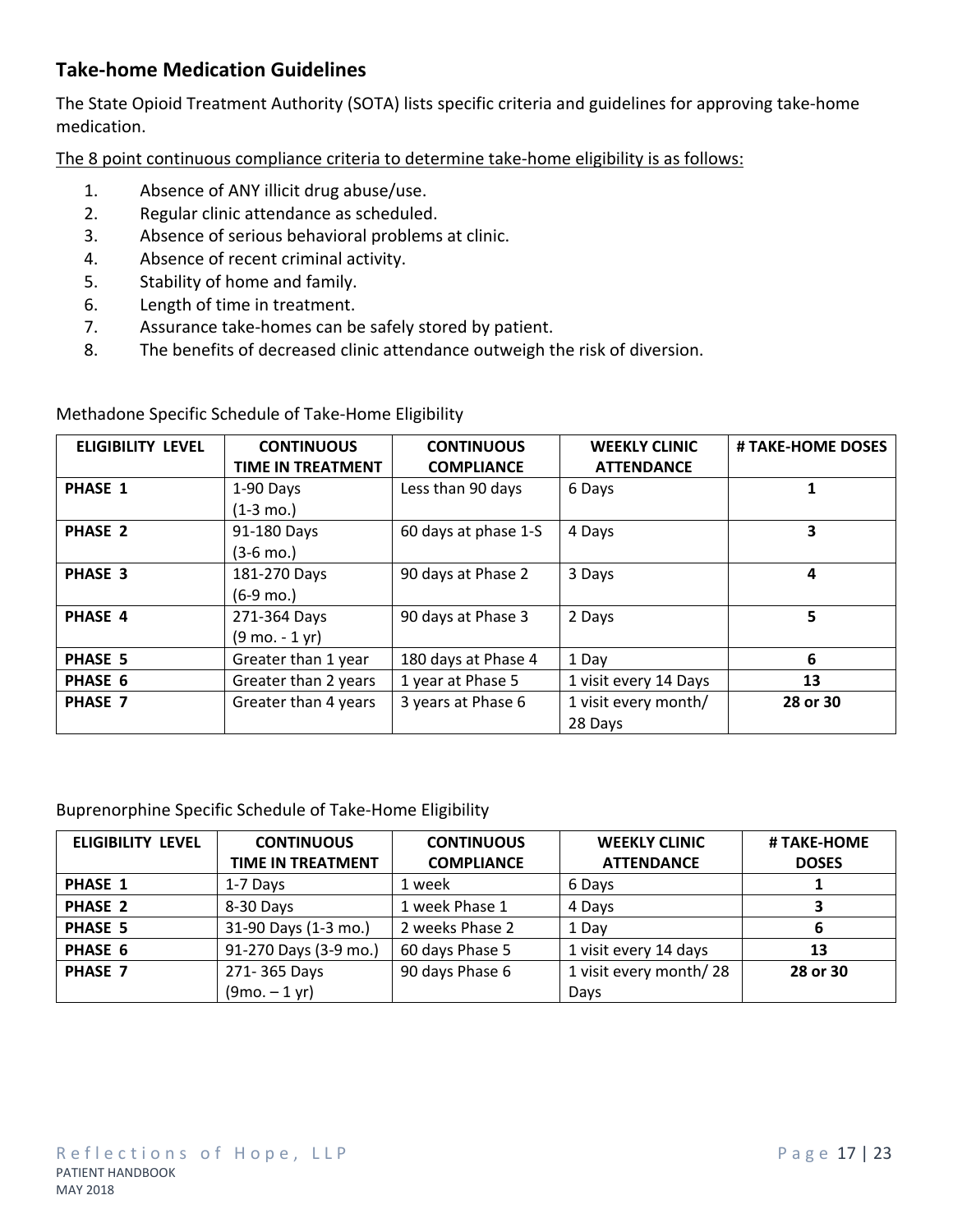Handling Take-home Medication

- 1. When given take home medication, the patient is solely responsible for the safety of the medication.
- 2. Take-home bottle(s) must never be stored in the refrigerator, on a low shelf, or other place that children may access.
- 3. Take-home bottle(s) must never be removed from the secured storage place at home except immediately before use.
- 4. Take-home medication but be stored in a "lock box" (that can be securely locked when closed) with the individual's patient ID number printed clearly on the box, in order to receive a take home dose. Failure to bring a "lock box" will prevent receipt of take-home medication.
- 5. Methadone/buprenorphine dose is to be taken as prescribed (as stated on the take home bottle). Medication should be taken in the full dose at one time on the date that is on the prescription label.
- *6.* Upon return to the clinic, previous take-home bottle(s) must be returned to the nurse *(intact with the lid and prescription label attached).*
- 7. Failure to return take-home bottle(s) to the clinic results in forfeiture of future take-home privileges *(See "Bottle Recall Procedures").*
- 8. To sell, trade or give away methadone/buprenorphine is a felony criminal act that will result in discharge from the program and referral to the appropriate law enforcement agency.

### **METHADONE CAN BE A DEADLY POISON TO CHILDREN AND ANIMALS !**

### Loss of Take-home Medication

Retention of take-home medication is dependent on continuous compliance as outlined by SOTA's 8 point criteria, and program compliance.

The following violations will result in the loss of take-home privileges for a minimum of 30 days:

- Non-compliance with state mandated 8-point criteria *(See "take-home medication guidelines")*
- Failure to attend required counseling sessions
- Failure to keep financial account current
- Failure to inform clinic staff of ANY medical and/or dental visits
- Unexcused absences
- Failure to disclose current medication/medication changes to clinic staff
- Drug screen positive for illicit substances
- Refusal of drug screen
- Falsified drug screen
- Failure to return bottle for recall
- Suspicion of diversion (take-homes may not be opened until the day of consumption)
- Criminal activity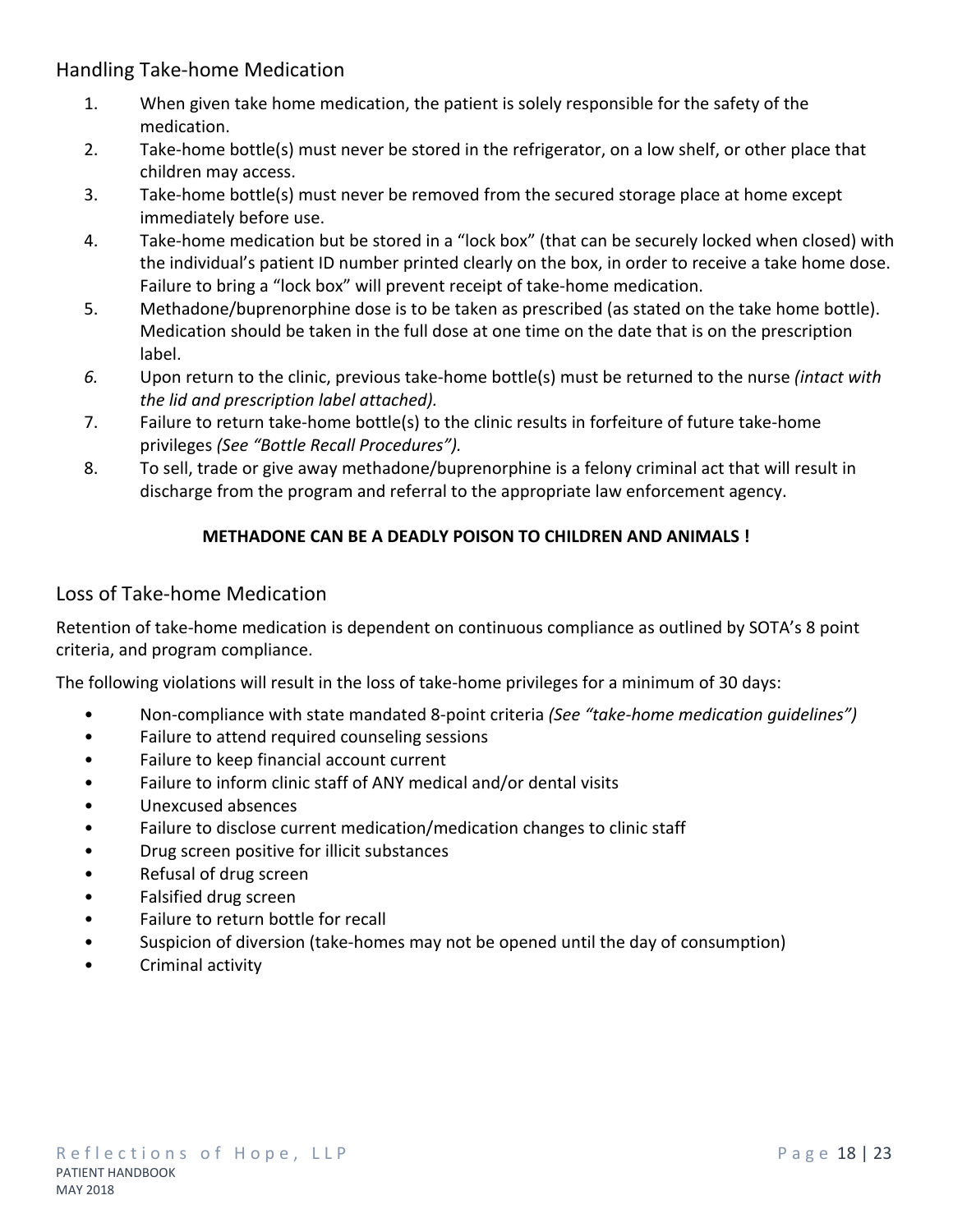# Bottle Recall Procedures

To prevent Methadone/Buprenorphine diversion, patients with take home doses will be recalled randomly to return to the clinic with unused medication and empty bottles to verify the medication has been taken in the prescribed manner. Every patient may be recalled multiple times per year. All patients should be prepared to be recalled at any time.

If a patient is contacted for a medication/bottle recall, he/she will have 24 hours to return to the clinic with the medication for verification that it has been taken in the prescribed manner, and that diversion has not occurred. All bottles must be present and intact with cap and labels (including empties). All doses which have not been taken/scheduled to be taken must be present and unopened. Patients are advised to take their daily dose in front of nursing on the day of bottle recall.

If recalled, failure to return to the clinic within 24 hours will result in a suspension of all take home privileges until it can be ascertained that medication diversion is not occurring. This will mean the loss of take home privileges for a minimum of thirty days.

If ROH is unable to reach a patient for a medication/bottle recall, this is considered as a failure to return to the clinic. Patients are responsible for keeping all contact information current and up to date. ROH advises all patients to ensure telephone voicemail is established and available to leave a message.

# **Transition, Discharge, and Recovery Support Services**

Reflections of Hope, LLP recognizes that patients with addictive disorders often require services from other providers after discharge or, in conjunction with a transition to another level of care. Such services are necessary to support the advances made in treatment and to address clinical needs that are beyond the scope of ROH's professional scope.

ROH advises all patients to discuss transition or discharge with counseling and medical staff before tapering off medication, or discontinuing treatment. This allows for safety planning and linkage to appropriate resources.

In the event of an unplanned transition, counselors will be identified who will follow up with the patient to determine if he/she needs further services, and either provides or refers to such services when possible.

When a person is discharged or removed from a program for aggressive/assaultive behavior, the staff conducts follow up within 72 hours to attempt to ensure linkage to appropriate care, if so desired by the patient.

It is recognized that effective transition planning requires knowledge of local community resources since patients often require the services of providers other than Reflection of Hope, LLP. Therefore, the clinic maintains a Community Resource Directory that lists the appropriate contact information on other providers and provider organizations in the local community. The Community Resource Directory is made available to the clinic staff as a way to ensure that the services provided by ROH represent one part of a larger continuum of care.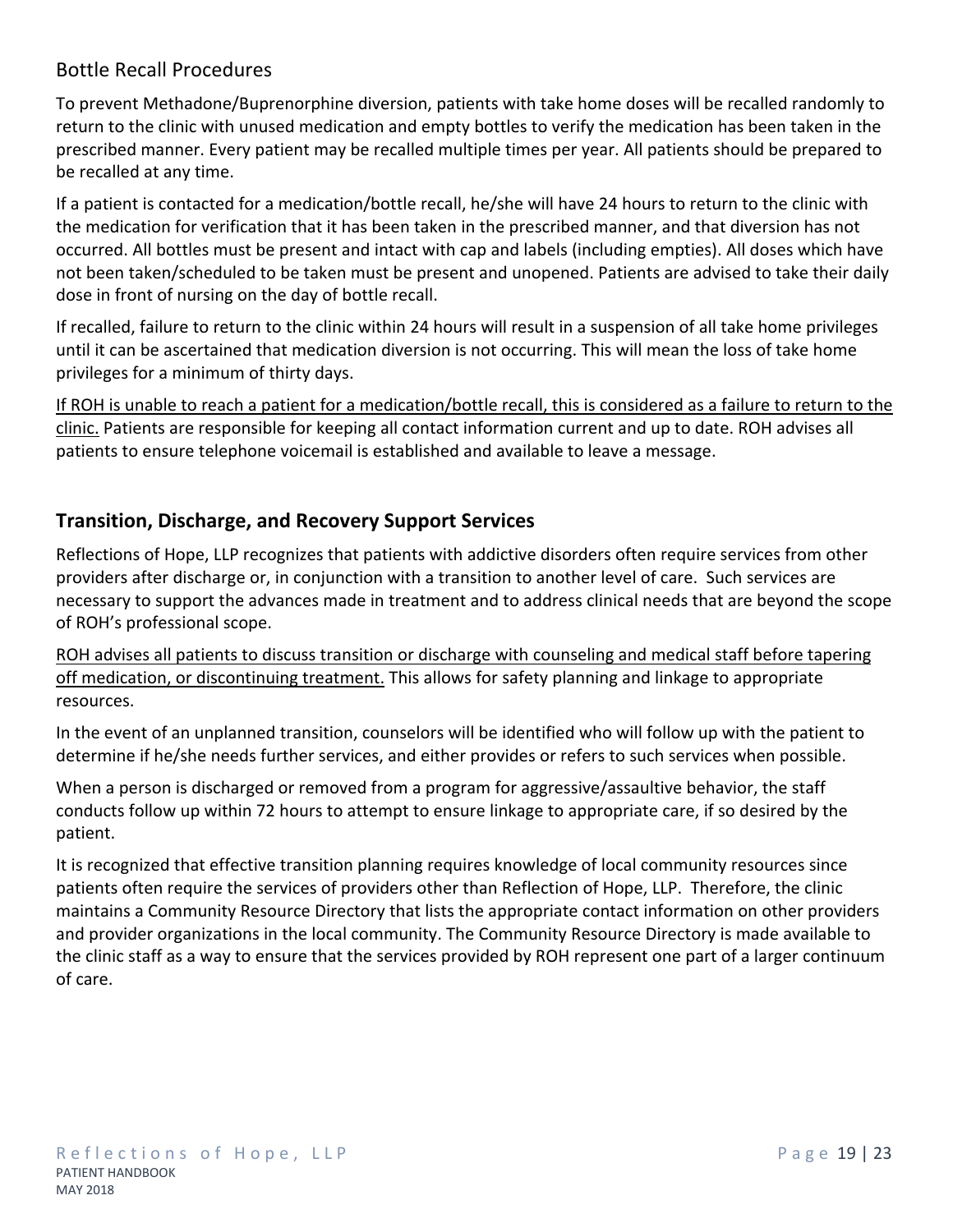# **Patient Labs and Testing**

Upon admission to Reflections of Hope, LLP – as part of the admission fee - each patient receives a uranalysis Drug Screen *(with pregnancy test for female patients)*, Complete Blood Count (CBC), Metabolic panel (Chem7), Syphilis test (RPR), and TB skin test.

Every patient requesting admission to the center receives an initial Tuberculosis (TB) screening from the intake worker. In addition, every patient requesting admission receives a similar screening by the Medical Director. Following formal admission, each and every patient at the clinic shall receive - as part of the admission fee - a PPD (Mantoux) skin test as a condition of admission. If a patient has tested positive in the past, further screening (chest X-ray, sputum culture, etc.) is required as determined by the medical staff.

Each patient at the clinic shall annually receive, upon his or her anniversary date of admission, a TB assessment which may include, as indicated, a no-cost PPD test as a condition for on-going treatment.

If you are currently experiencing any of the following symptoms, please notify of the clinic nurses, medical director and your primary care physician or the health department immediately:

- Bloody sputum
- Lack of appetite
- Night sweats
- Fever
- Unexplained weight loss
- Persistent cough

Additionally, ROH may perform an EKG test for patients with identified cardiac/arrythmia risk. A peak and trough lab may be ordered for any patient requesting dose increase, or to assess medication metabolization.

# Communicable Disease Reporting

The N.C. Administrative Code rule (10A NCAC 41A .0101; Communicable Disease Manual) specifies reportable diseases and the timeframes in which they are required to be reported to the North Carolina Division of Public Health. Confidential information relative to a service recipient with HIV infection, AIDS, AIDS related condition, or other communicable diseases as defined by the Communicable Disease Manual shall only be released in accordance with G.S. 130A-143.

Reflections of Hope is required to report to the Public Health Authority, by means of the Confidential Communicable Disease Report, to the North Carolina Division of Public Health for any communicable diseases (as defined by 10A NCAC 41A .0101). If your lab results indicate that you have a communicable disease, both you and the local health department will be notified. You will then have the option of receiving treatment from your primary physician or the health department.

# **Suicidal/ Homicidal Procedures and Safety Planning**

Any patient making remarks or gestures, expressing or indicating intent to harm themselves or someone else (a danger to themselves or others) will be interviewed and assessed by the staff member who observed/heard these intentions and/or any other necessary staff member. If any patient is found to have a plan for self-harm or the harming of others, and belief of imminent danger, staff will proceed with the process to obtain an involuntary commitment (IVC). If there is evidence that someone else may be at risk of harm and/or death, that person will be notified immediately.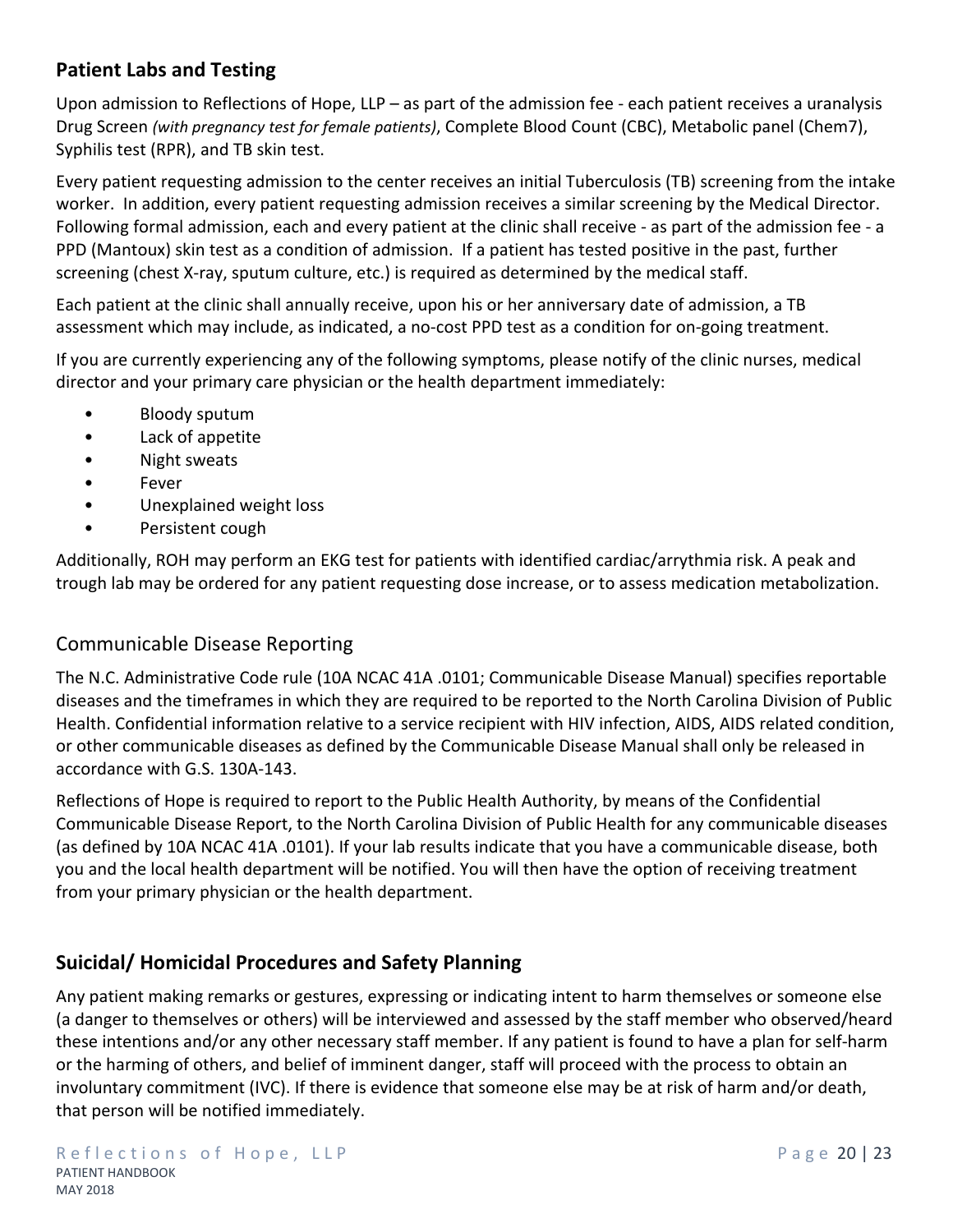# **Emergency Services and Medical Care**

There may be occasions in which Reflections of Hope staff may need to dispense NARCAN® (naloxone HCI) in the event in which it is deemed necessary to preserve life. Circumstance may also require emergency medical care by a staff member in an event necessary to preserve life, limb, or well-being (Administration of CPR/first aid or arranging emergency transport).

Overdose may cause sedation and/or respiratory and cardiac depression. If you have shallow breathing, difficulty breathing, chest pains, or other serious symptoms, CALL 911!

If you have a mild reaction that you believe is medication related, telephone the ROH medical staff for assistance. After clinic hours, contact the local Emergency Room. If it is necessary to go the hospital, have someone else drive you. ROH uses an after-hours phone system to provide emergency services for all enrolled patients on a "24/7" basis. IF any patient requires crisis intervention services, the staff will make every reasonable effort to assist the patient in accessing those services.

#### **Contact Numbers for Emergency Services**

- **911**
- ROH Emergency After Hours Crisis Line (910)742-5299
- Integrated Family Services Mobile Crisis Team 1-866-437-1821
- Domestic Violence Shelter and Services (910) 343-0703

## **Patient Complaints and Grievances**

Reflections of Hope, LLP recognizes that all patients have a fundamental right to file a formal complaint or grievance in relation to services received at ROH. Further, the organization recognizes its ethical and moral obligation to be fair, honest and ethical in all matters pertaining to patient services. Any clinical staff member may assist patients who desire to submit a formal grievance. Our policy specifically prohibits any reprisal, retaliation, change in service delivery, or the imposition of any barriers for any patient who chooses to file a grievance under the provisions of this policy. It is the expectation that communications with patient during the grievance process will be honest, clear, concise, and more critically, expressed in terms that are understandable and appropriate to the patient's individual needs.

Patients have the right to file a grievance with ROH directly, and/or the NC Division of Health Service Regulation.

#### **ROH Grievance forms can be obtained from any ROH staff member.**

**To File a Complaint with NC Division of Health Service Regulation:**  Complaint Hotline: 1-800-624-3004 (within N.C.) or 919-855-4500 Complaint Hotline Hours: 8:30 a.m. - 4:00 p.m. weekdays, except holidays. **By Fax:** Please fax your information to 919-715-7724

**By Mail - You may choose to print and complete a complaint form from the website**  https://www2.ncdhhs.gov/dhsr/ciu/filecomplaint.html **Mail complaints to:**

Complaint Intake Unit 2711 Mail Service Center Raleigh, NC 27699-2711

Reflections of Hope, LLP Page 21 | 23 PATIENT HANDBOOK MAY 2018